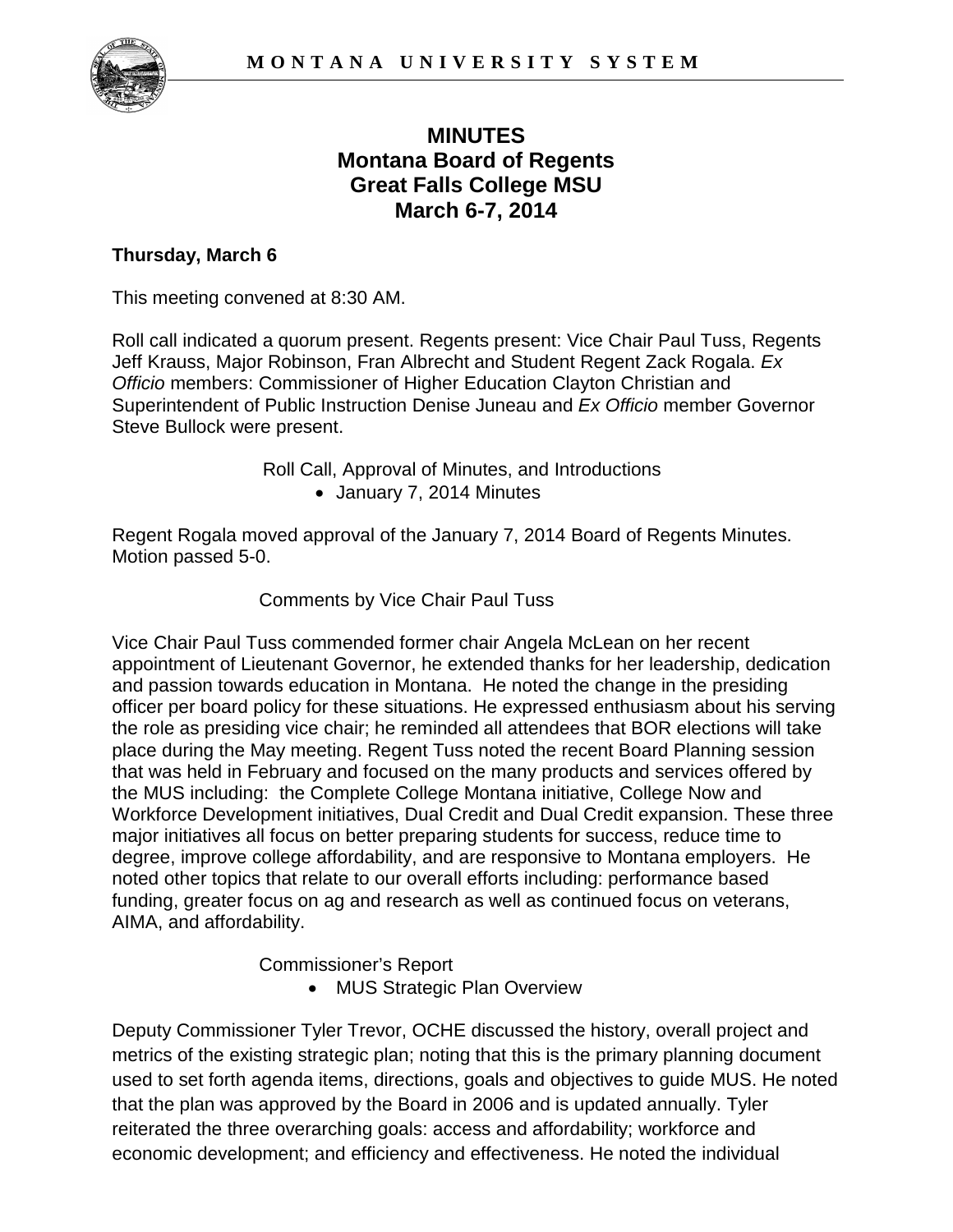

components within each goal and their objectives. Tyler explained that the guiding principles were added later, by the Regents, based on the committee for reform and reinvention suggestions to include additional areas that may be in need of updating. It also established the plan for who was involved, reporting aspects, flexibility and accountability of the plan, and its connection to campus strategic plans. He noted that this document represents the shared policy, adopted by the Legislature, and has been very advantageous in other legislative discussions and presentations regarding MUS initiatives. Tyler noted the Success Agenda which consists of operational strategies to increase the overall educational attainment of Montanans and provide an efficient and effective system of higher education; the Board of Regents adopted a Success Agenda to augment the Strategic Plan and help guide the Montana University System. These findings show that we remain tied and committed to our strategic plan. It is updated, used and followed; as we continue to use it as a working document.

Commissioner Christian commented that there is room for additional improvement related to the 60% of high school graduates goal; we need to keep students actively engaged in education to help them be more successful. Internal collaboration and communications need to continue to ensure that students are attracted to education. He further noted that our efforts align and tie back with the strategic plan. We will continue to use, up and follow the document going forward.

Superintendent Denise Juneau asked about addressing retention and completion for Native American students. Mr. Trevor noted that work is being done to date in this area and that metrics are being developed to better track these students. Tyler will be going back through data and disaggregating it by system, campus, and then further by race and ethnicity. Regent Robinson informed her that preliminary discussions did start; he noted the discussions that took place at the BOR Planning Session, led to a priority commitment from OCHE and staff. Identifying available resources, specific need, and developing a strategy and implementation process is underway.

Regent Krauss thanked those involved in the construction and maintenance of this document to help quantify the actions being taken. He further stated that the plan and its components address quality related to goals we set. He stated that efforts like CCN and our focus on underrepresented populations play a part in providing quality to taxpayers and citizens of Montana.

Regent Albrecht discussed the importance of engaging students in private/public partnerships, internships, and research as they move the dial for future employment. She asked Mr. Trevor if there were metrics in place to inform businesses to look to our colleges and system for prospective employees. Tyler explained that there are indicators in the strategic plan but he noted that more specific information could be attained at the campus level. He noted that this would be best evaluated by focusing on the program level. He added that campus and institutional plans feed back up into the overall MUS strategic plan.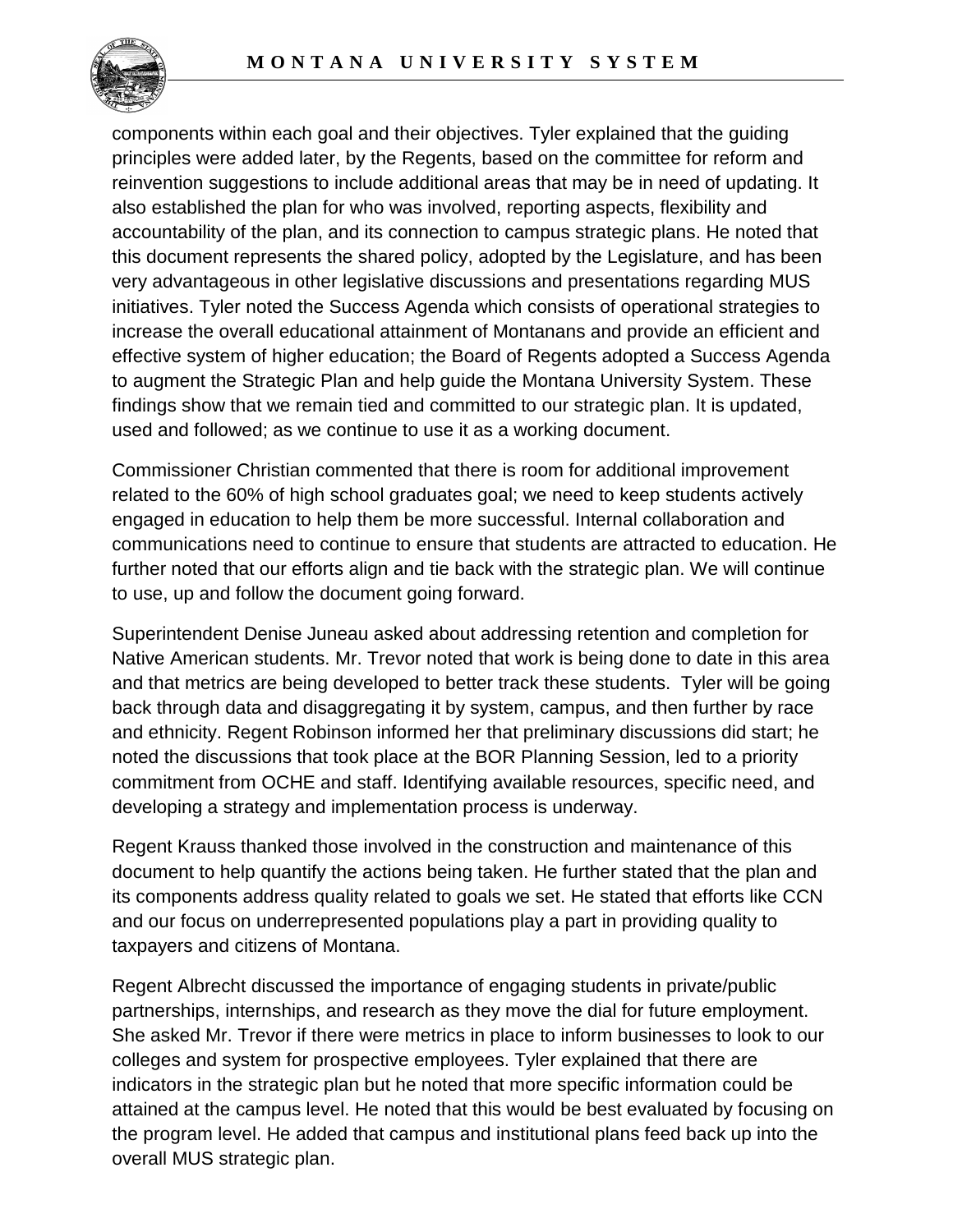

Regent Robinson thanked Mr. Trevor for his presentation; he noted that the detailed level of data helps answer questions and shows that our economy can support graduates, on both the two-year and four-year level, from our system. He noted the consistency of being in second to last place on the national level related to state funding but believes that we are positioning ourselves better for the future and are continuing to prove our accountability to the taxpayers. Performance funding opportunities will help further increase our metrics. He shared his concerns related to funding expenditures and the drop in instruction and asked that these issues be incorporated and presented at the upcoming Legislative session to better show our potential for success.

Workforce Development Update

Deputy Commissioner John Cech reminded attendees of the \$25M grant that was recently attained for energy and advanced manufacturing workforce development; he recognized the work being done by Dean Wolff, as the lead college for the thirteen college consortium, and Matt Springer, grant director/manager. John stated that the USDL grant's focus is on creating access through stackable programs. This is achieved by breaking down classes into tiers according to an industry recognized credential. The intent is to increase labor market payoffs for these students by reducing the amount of training time and provides documentation for their preparation of entry to work. Currently working on tier 1 certificates for the following areas: Welding, Diesel, Energy Technology and more; subsequent tiers are also being developed. The majority of these programs will begin in the fall. John reiterated that the course sharing model is key because it allows for accelerated learning for students throughout the state. This approach will create significant efficiencies that an instructor can offer at once, across the state. Dr. Cech noted that the grant steering committee has also been established and is chaired by himself and Pam Bucy; this committee consists of 14 members and will serve as an advisory committee, charged with measuring the overall success of the grant. Regent Krauss asked for clarification on the work force navigator piece. Mr. Matt Springer responded that this is a bridge between the department of labor and our college institution to help guide students through the process. They are also charged with working with business to develop a robust placement service.

10:30 AM Two-Year Education and Community College Committee

## **INFORMATION**

a. Recognition of Phi Theta Kappa New Century Scholars

Regent Krauss noted the awarding of Phi Theta Kappa and it's 2014 All Academic Team who were nominated by their respective two-year college faculty and staff as representatives of some of the best and brightest student in our two-year system and community colleges. Students present included: Andrea Bulik, FVCC; Darrian Haynie, FVCC; Eva Maydole, GFC MSU; Michelle Lonebear, Annaiiih Nakoda; Stacy Luongo, GFC MSU; Lena Sleight, MCC; and Jackcee Idland, MCC. All scholars were publically recognized and commended for their hard work and academic efforts.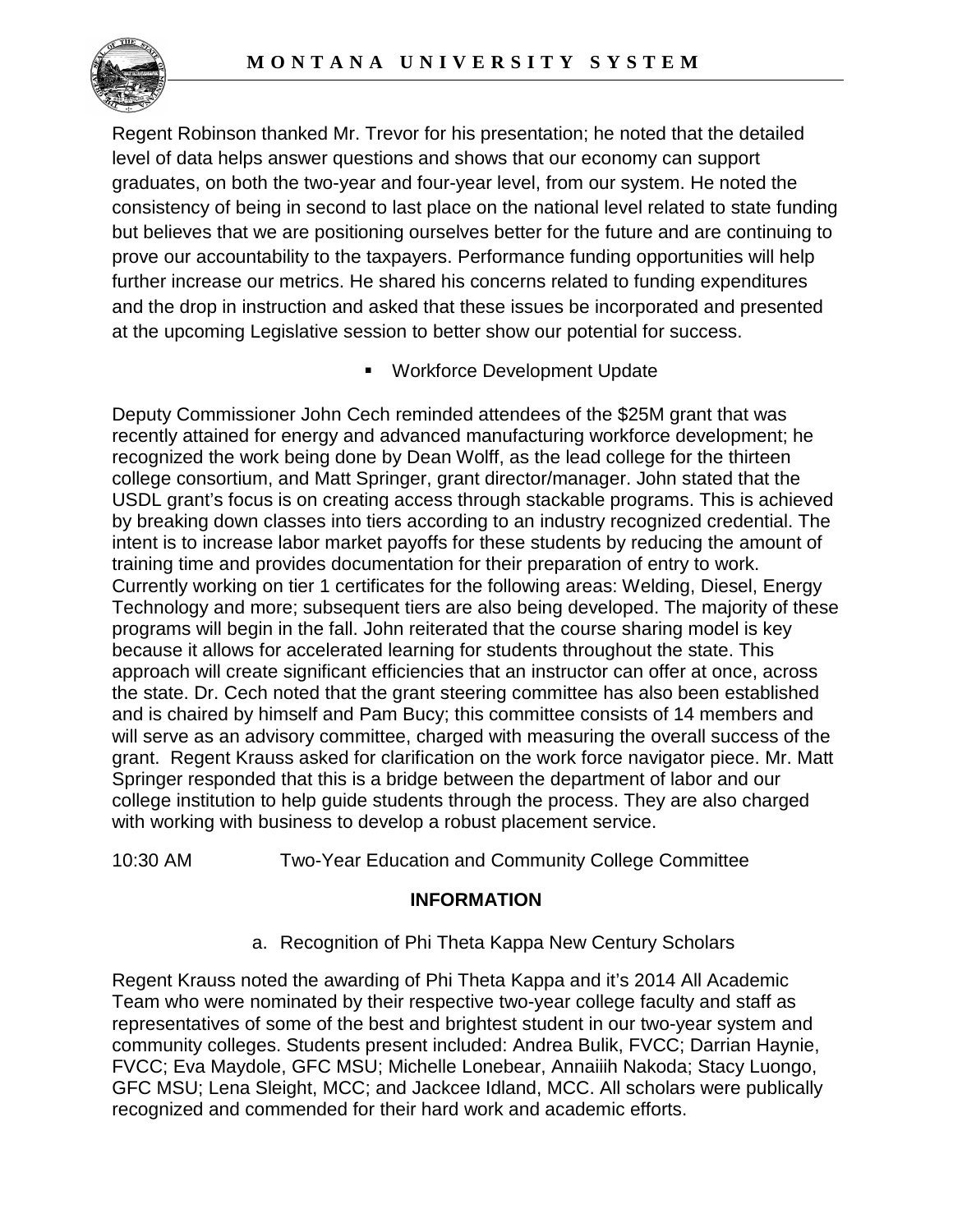

b. Comprehensive Two-Year Mission Expansion Report *Attachment #1 | Attachment #2*

Deputy Commissioner Cech reminded attendees that upon approving the recent mission expansion plans a yearly reporting component from schools in order to discuss the success of the plan implementation. The planning hierarchy is such that college goals are built upon college initiatives which ultimately help develop the overall comprehensive missions. These plans related back to the comprehensive two-year mission and deal with initiatives related to implementation of this mission. The planning cycle begins with the college interpreted the data provided to them, followed by collegewide collaboration and reviewing the past year; followed by updates to the action plan; reports are then made to Regents. Finally they are reviewed by the Deputy Commissioner. An overview of original initiatives and their progress to date was briefly discussed. Initiatives related to transfer education, workforce development, lifelong learning, community development, branding and marketing and general. Next steps for these plans include: institutionalizing the planning cycle, identifying roadblocks to success, continue to develop culture of continuous improvement, support the two-year system, and develop the standardized data portfolio. Individual plans are available for further review.

Regent Rogala noted a recent conversation he had related to the MUS's significant inclusion of two-year collaboration and four year institutions; specifically that Montana has distinguished itself in this area. John agreed and noted that this process brings forth many advantages that other states do not have because they are often viewed as separate, stand alone systems; whereas in Montana there is natural collaboration. Regent Krauss noted the importance of collaboration between the three community colleges. Regent Robinson expressed his gratitude to the campuses for their hard work. He noted the importance of understanding what is happening on each campus and the progress being made as it is extremely helpful when addressing questions within the community.

President Cruzado spoke regarding different state configurations stating that New Mexico has a similar set-up to Montana. President Engstrom also noted similarities in the South Dakota system. Commissioner Christian state that much of this success can be attributed to the restructuring of the system. He stated that the progress we have enjoyed thus far can be attributed to the foresight of those before us who have viewed us as one system. The more collaboration and association ultimately serves students better.

# c. Developmental Education Council

Dr. Sharon O'Hare reminded attendees that the Board accepted the commitment to develop common goals and strategies related to college readiness at May meeting last year. In response to Complete College Montana and the Montana University System's focus on student success and completion, the Commissioner is committed to re-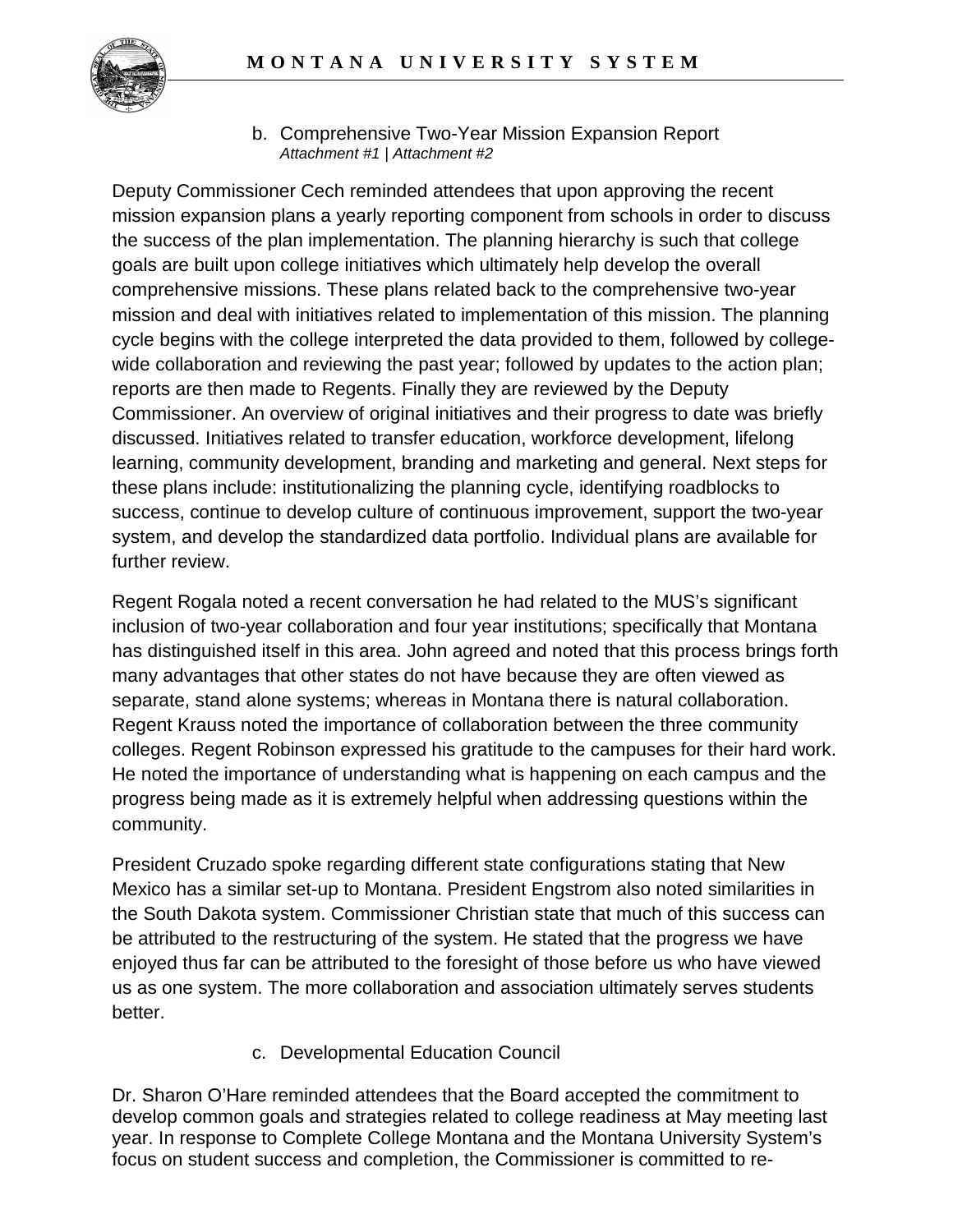

designing developmental education through the formalization of the Developmental Education Council. She stated the goals of the Developmental Education Council are to accelerate students by reducing the amount of time, number of developmental credits, and number of courses in the developmental sequence so students can be successful in a college level course. She reiterated the different metrics currently in use across campuses. She stated that the task force continues to focus on college readiness, placement and assessment, curricular redesign as well as student success and advising. They have also has been working on tracking, noting that the key to success in college is gateway course completion. They are considering a policy that strongly recommends students placed into development education classes are taken during their first semester; this is intended to serve as a call to action. The task force recommends that student data is tracked and annual reporting to the BOR and Commissioners Office continue to take place. The Developmental Education Council will continue its work as an on-going council of the Montana University System.

Regent Tuss asked Dr. Cech about the general ed requirements and the relation to math; as previously discussed during the planning session, often times the math requirement is more stringent for general ed when compared to the vast majority of other academic programs. Dr. Moisey discussed math findings related to developmental education; he surveyed campuses across the system on their math requirements by degree. His findings showed that the developmental education math sequences focused on students passing college algebra; which covers about 10% of the degrees within our system. The council is now looking at options for restructuring these courses, greater student utilization and better alignment.

Regent Rogala encouraged Dr. O'Hare to consider sending a student representative with the delegation to the boot camp she discussed at the November meeting. Superintendent Juneau encouraged the Governor and BOR to think about including a K-12 representative in order to capture the transition discussions within this delegation.

President Engstrom announced that in response to the challenge developmental education the Washington Foundation has generously donated a gift of \$2.4 million to the Montana Digital Academy to implement Ed Ready in order to help students move successfully toward completion. This will allow Montana students by boosting their scores on placement exams to help eliminate remedial education. This gift followed a successful pilot project that took place at UM involving 60 students. 86% of participants increased their scores in mathematics and were able to avoid taking unnecessary remedial courses. This gift will allow Montana to be the first state in the nation to offer Ed Ready courses to students statewide. President Engstrom extended thanks and appreciation to Dennis and Phyllis Washington, Mike Halligan and all others who were involved.

## d. Dual Credit Task Force

Dr. Cech and Dr. Mosey have been co-chairing this task force since its creation this fall. Recently this group has been researching methods of other systems. John shared several key highlights from their work to date. He stated that Dual enrollment results in increased college enrollment, higher levels of persistence, faster credit accumulation, higher GPAs, and faster completions. Research supports that dual enrollment is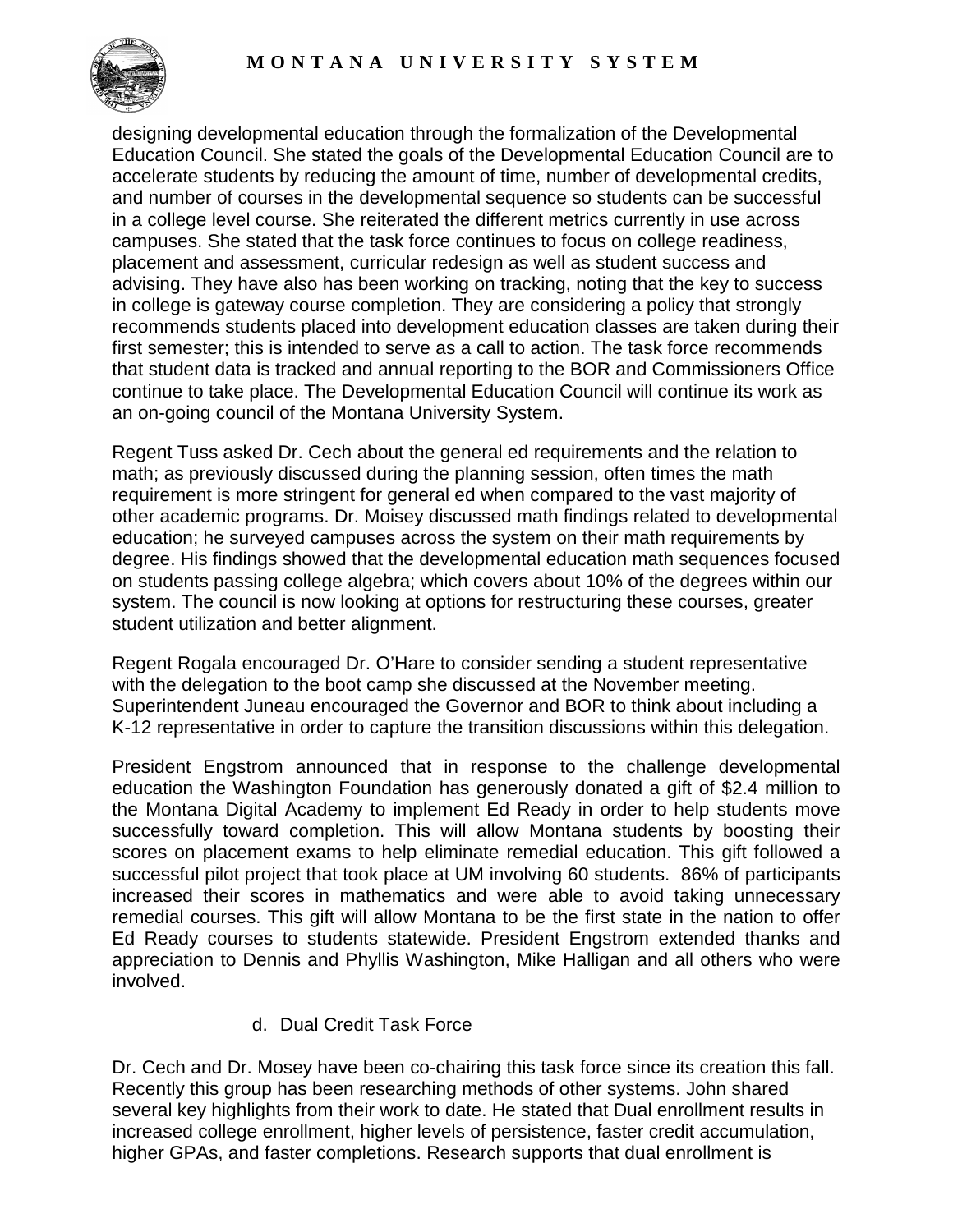

associated with greater than average gains for low-income, lower achieving students, and male students. The Legislature and the Governor provided OTO funding of \$1 million to grow dual enrollment and workforce development initiatives. Of this funding, \$640,000 was devoted to dual enrollment in order to set-up a performance based funding model. John reported that seven out of twelve campuses experienced growth for dual enrollment during 2013 when compared to 2012. Head count increased by 36% while FTE increased by 33%.

John shared several recommendations on behalf the task force to further grow dual enrollment. Recommendations included: increasing the number of high school teachers who have a masters degree and meet qualifications set forth by the BOR; increased focus on the Class 8 process to see how we can update, streamline, and make the process more efficient; create consistent standards in MUS for concurrent enrollment; convene a group to explore allowing the National Board Certificate within a disciplinary focus to be an alternative for the nine graduate credits in the subject area; as well as review the dual enrollment student application process and check for adherence to approved MUS standards. John stated that the task force has been working closely with MSU-Billings, who will be acting as the pilot program this fall, to further grow these kinds of opportunities.

Chancellor Blackketter discussed recommendation three and the outline for approval piece. He encouraged the task force to consider making this more system wide in order to eliminate the awkward situation that sometimes arises between faculty with regard to the transfer of credits. He suggested developing a system-wide committee to handle these approvals.

Dr. Mark Pagano added that they have had three productive meetings to date; great progress has been made as far as plans for fall and involving all high schools in Billings.

Superintendent Denise Juneau noted her appreciation for the partnership between Higher Ed and OPI. She asked about the timeline moving forward with something solid related to these efforts; Deputy Commissioner Cech answered May. Denise reminded attendees that this is one of the Governor's goals and expressed her hope that action can be taken in order to help streamline the process.

Commissioner Christian agreed and noted that OCHE acknowledges the importance behind this initiative and wants to get it right so it is a win for students, states, and the system. He agreed to work closely with other players in order to roll out this effort. This truly is a way to meet many goals simultaneously related to graduation rates and time to degree, completion and retention efforts; all of which are benefited through a heavy use of dual enrollment. We want to enjoy wide success overall, not pocket success and expand its availability to all, despite location. He expects to see movement going forward and will continue to work closely with OPI and other partners to ensure that this movement is embraced and students are made aware.

Regent Robinson asked for clarification as to which community colleges are involved in this effort; he also inquired after tribal colleges' participation. Dr. Cech clarified that all of the community colleges are participating with the dual enrollment initiative. He noted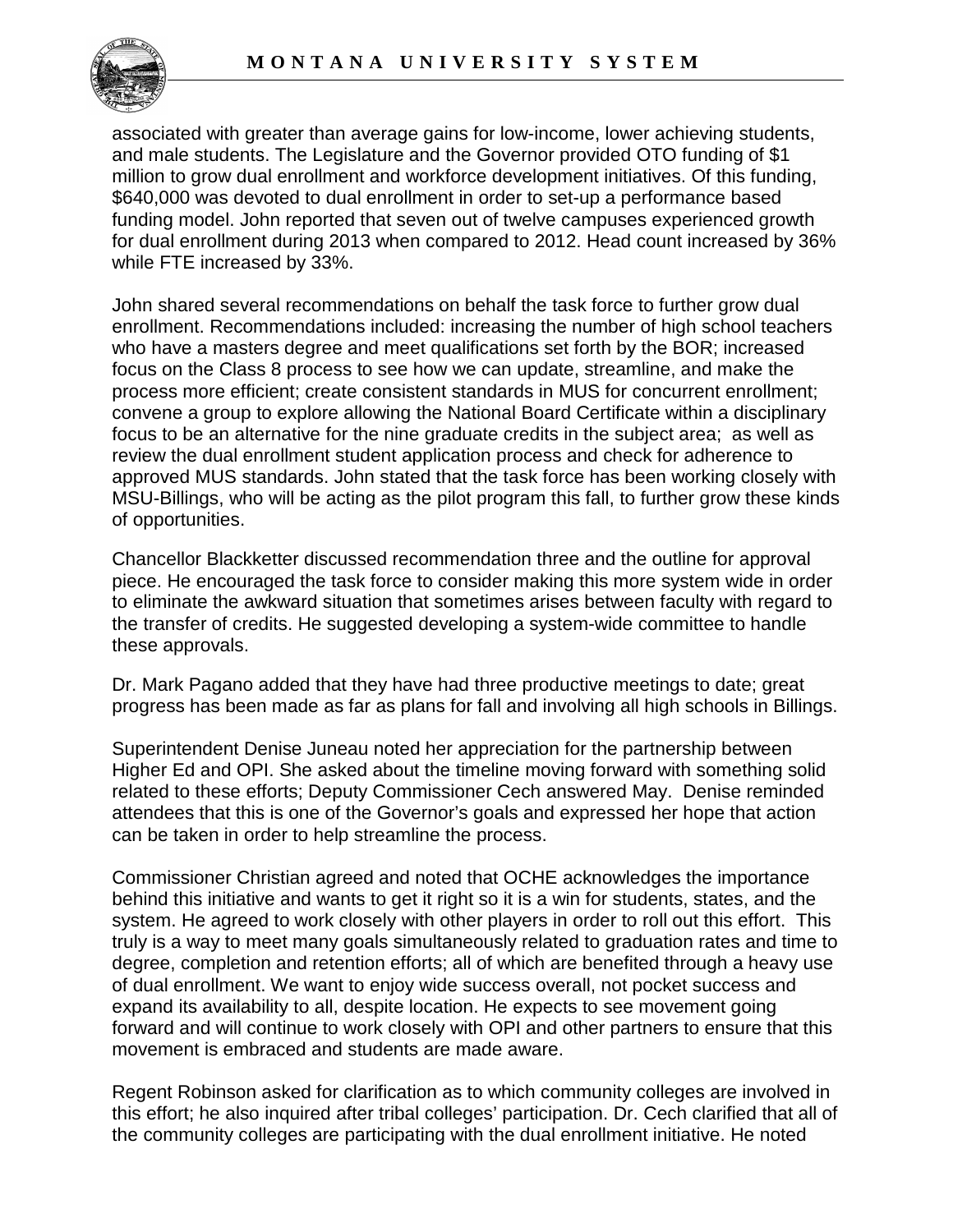

that work is being done through the Perkins program to assist several tribal colleges with additional funding to assist with the implementation of Big Sky Pathways.

Faculty Representative Dr. Bob Mokwa noted the positive momentum surrounding this initiative. He noted that many ties between this initiative and other guiding principles of success such as affordability, access, and efficiency. He encouraged the overall theme of quality to remain a strong emphasis related to these recommendations as well as getting faculty input and involvement.

Regent Albrecht asked Dr. Cech to speak to the unique challenges in Eastern Montana and how they are being addressed. President Klippenstein noted the recent advancement of dual enrollment opportunities which allowed them to branch out further with smaller institutions and further support their movement. They are also looking at new opportunities for developmental education with other high schools. President Michael Simon informed attendees that they are working closely with employers to send communications to high school students informing them of the benefits associated with receiving training and education prior to entering the workforce. He added that conversations are underway with several schools to aggregate demand at other locations through the use of technology and centrally located staff. President Jane Baker echoed these thoughts on quality and the importance of hearing faculty concerns.

# 11:20 AM Public Comment

Mr. Marco Ferro of MEA/MFT spoke in support of quality, dual enrollment and dual credit for the state of Montana; noting the partnership with BEA in Billings, MT and their support for this initiative.

Dr. Sharon O'Hare spoke in support of Ed Readiness.

11:30 AM ACT College and Career Readiness Campaign Montana Awards

Superintendent Denise Juneau recognized award winners from the ACT College and Career Readiness Campaign. She noted that efforts and success to date related to Graduation Matters and better preparing students for post secondary education to allow for a seamless transition from high school to college. She noted the importance of continued partnership with the Montana University System going forward. Mr. Scott Montgomery, Vice President of Policy and Government Relations for ACT, provided background information regarding the campaign. Noted the commitment required at policy level as well as from students. He discussed various institutions and the training they are providing students to ensure they are ready for postsecondary training. Award certificates were presented to students; national semi-finalists will be announced in April. He noted that ACT looks forward to continued work with Montana and it's students.

Commissioner Christian reminded attendees of the decade long focus towards two-year education that MUS has undertaken; especially related to College Now effort and preparing first generation students. College and Career Readiness elements come together to provide greater opportunities for students and skilled workforce for the state. Commissioner Christian presented Great Fall College with their Award. Superintended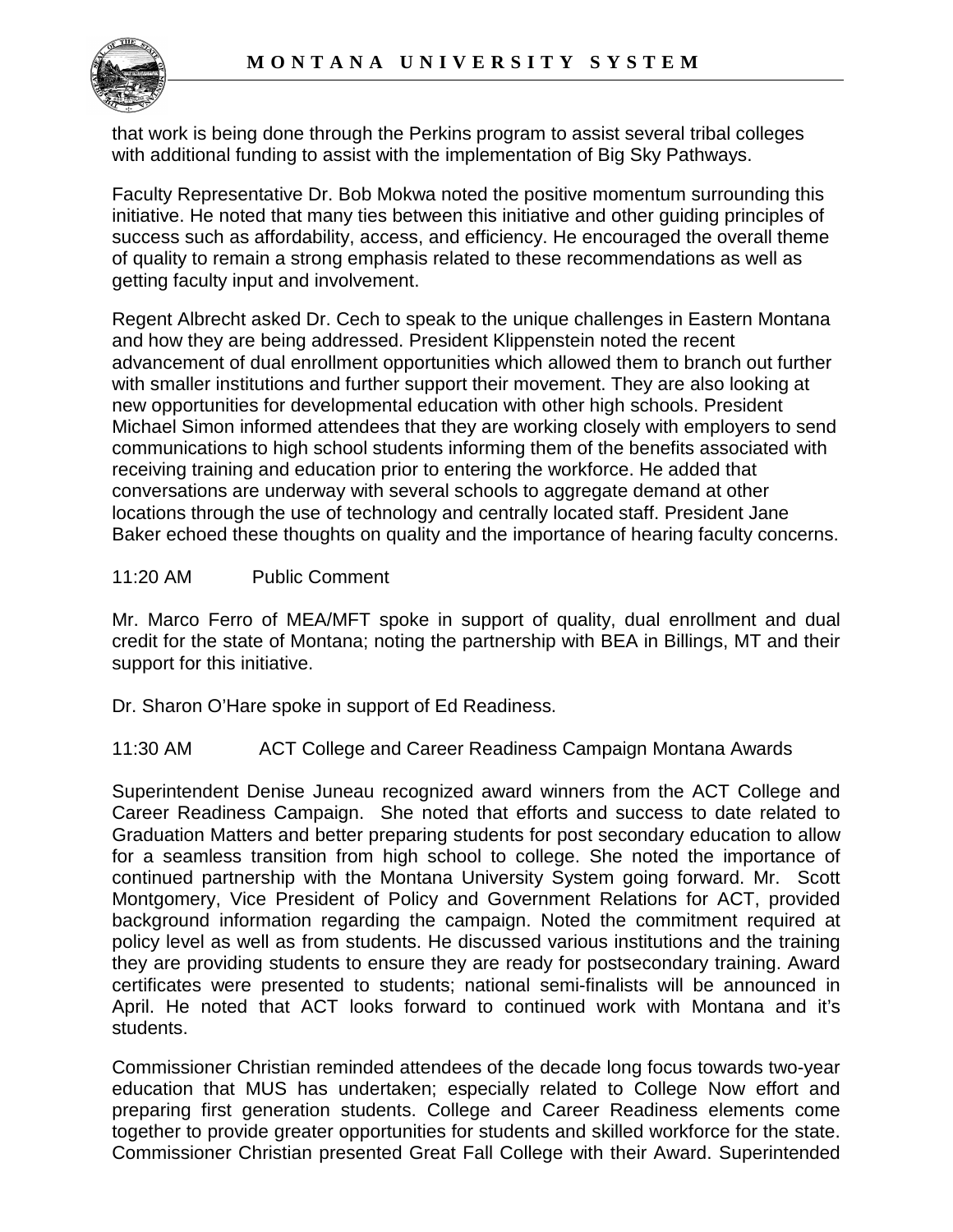

Juneau presented the College and Career Transition Award to Bozeman High School for their focus on expanding dual enrollment courses. Governor Bullock presented the College and Career Readiness Award to Ms. Alisa Braun of Bozeman High School.

Governor Bullock commended OPI, BOR, OCHE and all attendees for the work done to date to improve education throughout the state of Montana. He encouraged everyone to remain committed to continually improving the educational system that supports students from early learning through post secondary education. He noted the lack of state dollars committed to our earliest learners and the work being done to address this. He further noted that support for students must be continued throughout their educational careers to ensure that the relevancy and commitment are present but also so that the student can see the pathway to two and four year institutions. He reminded all attendees about his goal of increasing the percentage of MT's who have a degree or certificate from 40%-60% within the next decade; he believes that those who are engaged and look at the system as a whole the goal is well within reach and achievable.

### 1:15 PM Administrative, Budget, and Audit Oversight Committee *(See attached committee agenda)*

# **ACTION**

# a. Authorization to Upgrade the Brick Breeden Fieldhouse Arena; MSU-Bozeman *ITEM 162-2004-R0314 | Attachment #1 | Attachment #2*

Mr. Terry Leist summarized this item as a upgrade to the original structure build in 1956. This building is used for a number of events on campus including commencement activities, concerts, sports and more. This request is to improve the safety and functionality of the building. He further described it as a partnership with students who agreed to raise \$1 million via building fees.

Regent Robinson asked about the owner expenses on this line item; Deputy Commissioner Mick Robinson commented MSU-Bozeman provided a list of what would be included in owners expenses, including internal expenses that are charged to the project such as moving expenses, IT materials and installation, facility support, signage, keys, travel and meeting expenses, etc.

Regent Krauss moved for approval of ITEM 162-2004-R0314. Motion passed 5-0.

b. Request to Increase Authorization to Renovate Strand Union Ballrooms; MSU-Bozeman *ITEM162-2005-R0314 | Attachment #1 | Attachment #2*

Deputy Commissioner Robinson reminded the board the due diligence conducted at OCHE is to look at funding requirements, viability and necessity of projects.

Mr. Terry Leist noted this as a request to increase the spending authority for a project brought forth last March. The \$1.6 million project was deferred due to summer activities to \$3 million; he reminded attendees that this original request was for renovation to the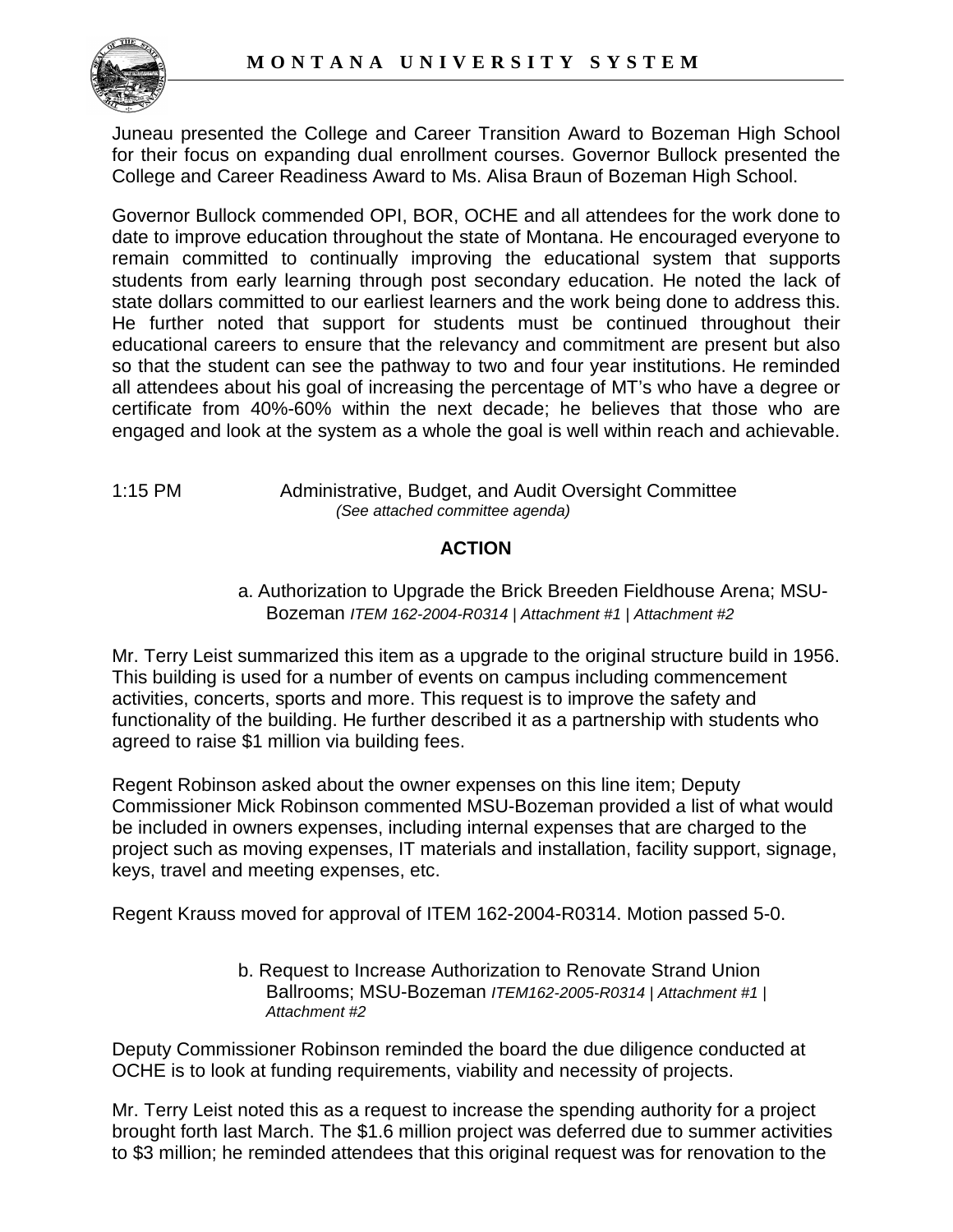

SUB and ballrooms and black box theatre. Funding will stem from current student fee and auxiliary monies.

Chair Tuss asked for an explanation in the difference between \$1.6 million and \$3 million. Mr. Leist clarified that the mechanics involved with the tiles above the ceiling system lead to further analysis; the age of the building also comes into play, in addition to basic cost estimate increases..

Regent Robinson asked about the cost breakdown, specifically what the owner expenses of \$100,000 include. Deputy Commissioner Robinson explained that the allocations of costs are sometimes included in the cost by campuses; some are allocated into the project as it moves forward similar to an indirect administrative cost for the project.

Regent Robinson asked that additional information regarding this figure be presented prior to action tomorrow, as well as an explanation for the high contingency. Mr. Least clarified that while the contingency is high; it is attributed to the complexity of the mechanics and will follow-up on the increased costs.

Regent Albrecht asked if it was typical to include any sustainability aspects or green factors to reduce costs. Terry answered yes, they always look at using the most current technology that would allow them to use these means; this often includes more efficient windows and more effective lighting to help minimize HVAC costs.

Regent Albrecht moved to approve this motion. Motion passes 5-0.

c. Authorization to Design New Academic Classroom & Laboratory Building–College of Engineering; Montana State University *ITEM 162-2006-R0314 | Attachment #1*

President Cruzado noted the elevation of this item, a request for approval of planning and design, for the Board's consideration given that Mr. Norman Asbjornson, the donor is present at the meeting. She discussed the recent growth increase of 12% at MSU-Bozeman between 2012-2013 She noted the need for specific technology, more space, modern academic spaces of various sizes and configurations to support a variety of teaching methodologies. MSU intends to fund construction of the building with funds from private donations made available through the Montana State University Alumni Foundation. She noted the donor's generosity through scholarships, research funds and various generous contributions he has made through funding of technology, equipment, etc. These contributions will benefit the entire state of Montana going forward. Mr. Asbjornson referenced his own experiences as a student of MSU and discussed how best to further engineering education through opening the door of opportunities wide enough for others to realize they exist. He identified two main problems: growth has necessitated need for more space and determining a different concept about space to allow the education to proceed in different formats.

Regent Robinson noted the great impact this donation and facility will have within the MUS. He discussed the importance of the lead facility language within the item and its impact on students as it will allow for higher performance; he asked that this be well outlined in the design proposal.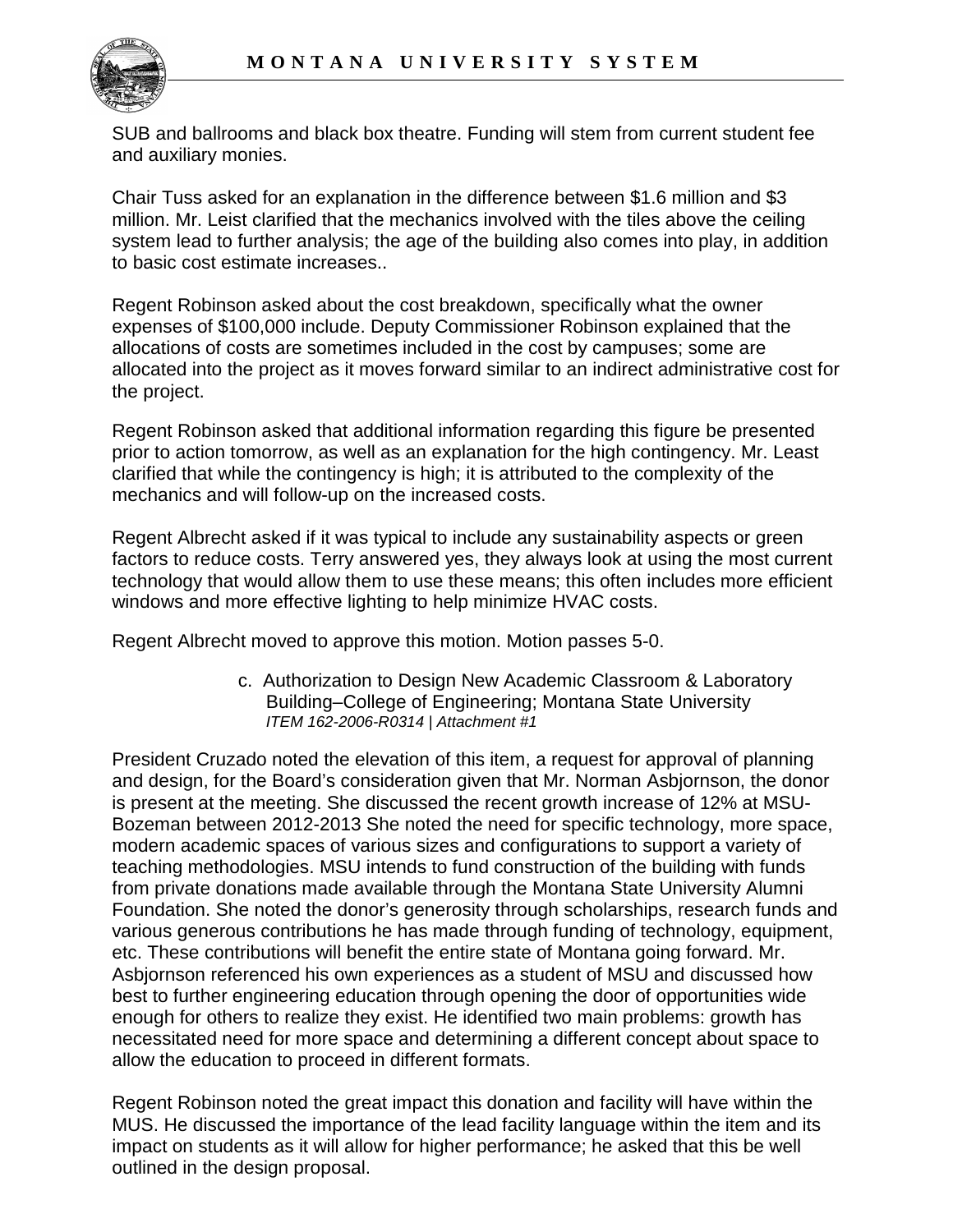

Regent Rogala expressed the excitement and appreciation on behalf of the MUS student body for his investment and generosity to the 'next generation.'

Faculty Representative Bob Mokwa spoke in support of this item and expressed thanks.

Commissioner Christian discussed how this generous contribution will help meet some of the needs within the state. He expressed his gratitude and appreciation on behalf of the MUS and noted that this contribution will add value to education.

Regent Krauss expressed thanks for the inspirational gift and good example being set.

Regent Albrecht expressed her thanks and appreciation for his insightful investment in Montana and its students.

Regent Rogala moved to approve this motion. Motion passed 5-0.

## **CONSENT**

- 2:00 PM a. Student Computer Fee Classroom Technology Equipment Initiative; UM-Missoula *ITEM 162-1003-R0314*
	- b. Student Computer Fee Equipment Allocation; UM-Missoula *ITEM 162- 1004-R0314*
	- c. Student Computer Fee Employment Allocation; UM-Missoula *ITEM 162- 1005-R0314*
	- d. Authorization to Expend Student Computer Fees; Helena College *ITEM 162-1902-R0314 | Attachment #1*
	- e. Authorization to Appoint David Evans to the Montana Motorcycle Safety Advisory Committee; MSU-Northern *ITEM 162-2801-R0314 | Attachment #1*
	- f. Expend Student Equipment Fee Allocation; MSU-Billings *ITEM 162- 2702-R0314*
	- g. Authorization to Repair/Replace the Heating, Ventilation, and Air Conditioning Systems for the City College Technology Building; MSU-Billings *ITEM 162-2703-R0314 | Attachment #1*

Regent Krauss moved to approve items a-g on the consent agenda. Motion passed 5-0.

## **INFORMATION**

2:30 PM a. Performance Funding: FY15 Allocations | Goals & Objectives

Deputy Commissioner Trevor reminded the Board that last year they approved the short term performance funding model. This consisted of our agreement and commitment in the legislative session to allocate \$7.5 million based upon progress made towards increasing student completions and student retention outcomes. He discussed the model and the most current data which is used to allocate funds to campuses for FY 15 thus fulfilling our commitment to the Legislature, Governor and ourselves.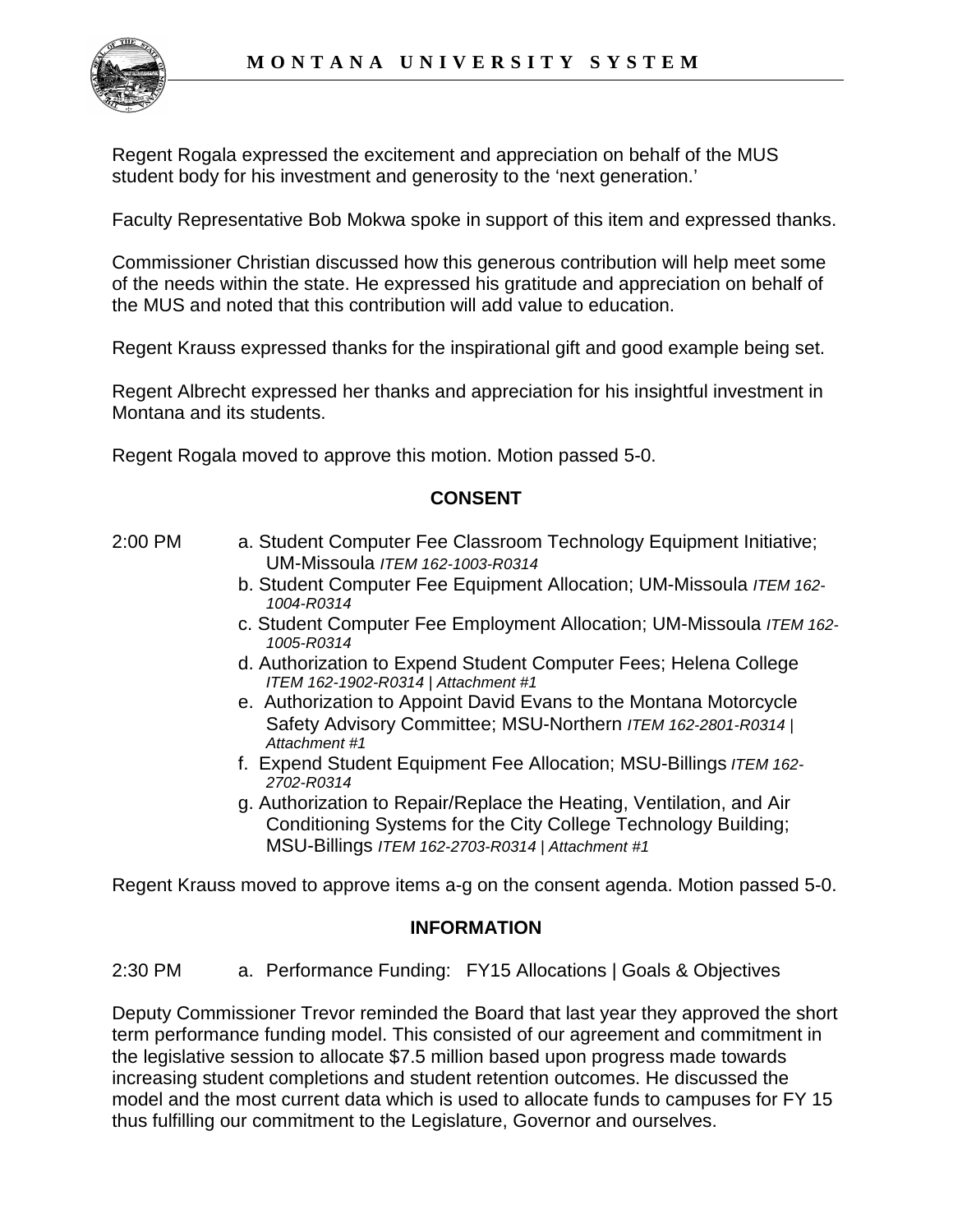

Regent Tuss asked for clarification about the initial funding formula and subsequent funding formulas for future years. Mr. Trevor clarified that one of the attributes related to the longer term model is stronger connections to institutional missions in addition to an expanded number of metrics for each type of institution. He noted the anchor document being used in the development of these metrics. This document notes the specific goals of this model. The primary goal is increase the percentage of the population with a higher education credential from 40%-60%. Other key areas of focus include: Increase success of underrepresented student populations; increase early college access; improve student success in freshmen year; increase the number of students transferring from 2-4 year campuses; increase the number of students completing degrees and certificate programs and grow graduate education and research capacity. Mr. Trevor stated that metrics applicable to these groups will be presented at the upcoming May meeting; after which we will begin working on funding allocations in preparation for the upcoming Legislative Session.

Regent Robinson asked for an explanation with regard to faculty involvement with this initiative and inquired about their participation within the process.

Deputy Commissioner Trevor explained that the task force has representatives from each campus, has conducted surveys, and hired a consultant to engage faculty. This information was used to develop focus groups. The information was then developed into a report describing faculty input. Faculty input consists of a high level of interest and some have expressed concern.

Faculty Representative Bob Mokwa added that time has been spent getting input from all constituents. He noted one aspect of the consultant's report was the importance of this engagement with stakeholders. The next step involves a messaging approach for each campus to reach out to stakeholders. Draft metrics will also be developed to help steer and provide information for those new to the project. Mission differentiation is coming into play to help address the mission of each institution. Quality assurance metrics are going to be tracked in order to help address questions about quality and potentially negative, unintended consequences of metrics. By tracking these, we hope to better keep an eye on factors that are related to quality.

Regent Albrecht discussed the data presented earlier related to efficiencies; specifically related to research. She stated that it looks like we need to invest more but expressed concerns about taking funding from another area.

Mr. Trevor explained that the chart title indicates these funds are current unrestricted dollars stemming from state appropriations and tuition. He further clarified that there is an order of magnitude that is not seen due to federal funding.

Regent Rogala asked when that last time the system considered different methods for allocation formulas.

Deputy Commissioner Robinson clarified that roughly one year ago the Board approved a new allocation policy for funds to campuses; furthermore, this is the first fiscal year that this new methodology is in place.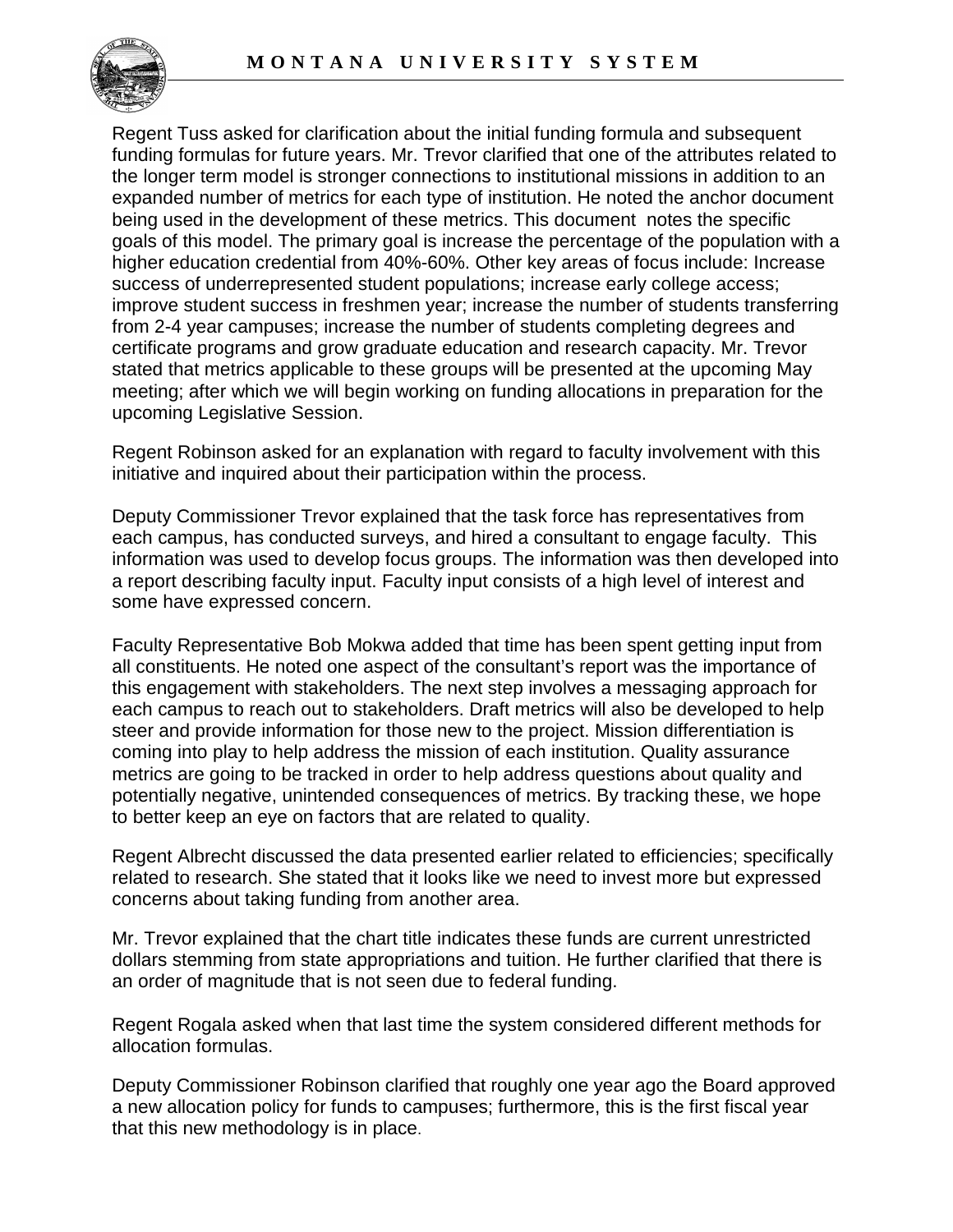

Commissioner Christian clarified further that this started with conversations related to prioritization efforts. There was heavy consideration at various models and the new dimension that performance adds. He explained past efforts and adjustments that were made.

Regent Rogala thanked him for the summary and spoke in support of the importance to maintain the perspective of the difficulty surrounding and maintaining the status quo. He encouraged the Board to remain cognizant of this baseline.

# b. LRBP Recommended Priorities

Mick Robinson informed attendees about the process for preparation and prioritization of projects for the individual campuses and university system as a whole. Each campus conducted a site visit during September which culminated in an MSU and UM priority list with consideration to all affiliate campuses. The Commissioner, Presidents and staff met in February to develop this combined, recommended list for the MUS. He reminded attendees that this is a work in progress and is being presented today for review, discussion and comments. Revision will be made, if necessary and a final list will be presented before the Board at the May meeting.

Deputy Commissioner Robinson noted the first section of the document focuses on deferred maintenance projects. Mick emphasized that campuses are continually investing in deferred maintenance as they go through their operating year. He explained that the dollar amounts were balanced around the system, based on the level of need. He then discussed the list of major projects totally \$88M. The final list describes authority only projects. He noted that the MSU – Engineering Building would be added to account for the required maintenance of the building moving forward.

Commissioner Christian described the list as long; as the needs within the system are significant. We have to try and develop a list that captures the right mix of investments for the system. He noted that historically we spend a bit more on other campuses rather than at flagship institutions in order to better serve the students where they are. He reiterated the seriousness of the safety of buildings and their conditions. In summary he stated that this is a very cooperative list between both MSU and UM that provides a good balance. The Governor's Office and Director Villa will ultimately develop a list to include within the Governor's budget and proceed through the bonding process.

Chair Tuss expressed his excitement at the inclusion of Ag Experiment Stations on the list. He asked about the addition to the UM music building and the Romney Hall project; specifically for clarification regarding the additional funding requested.

President Engstrom described the music building as old and undersized for the current number of students. This issue was recently pointed out during an accreditation review. The building is simply not the size it needs to be in order to accommodate the number of students and equipment.

President Cruzado clarified that the growth the campus has experienced reinforces the need to ensure they utilize their space on campus effectively. While the original cost estimate was \$25 million, new understandings unveiled that to truly utilize the space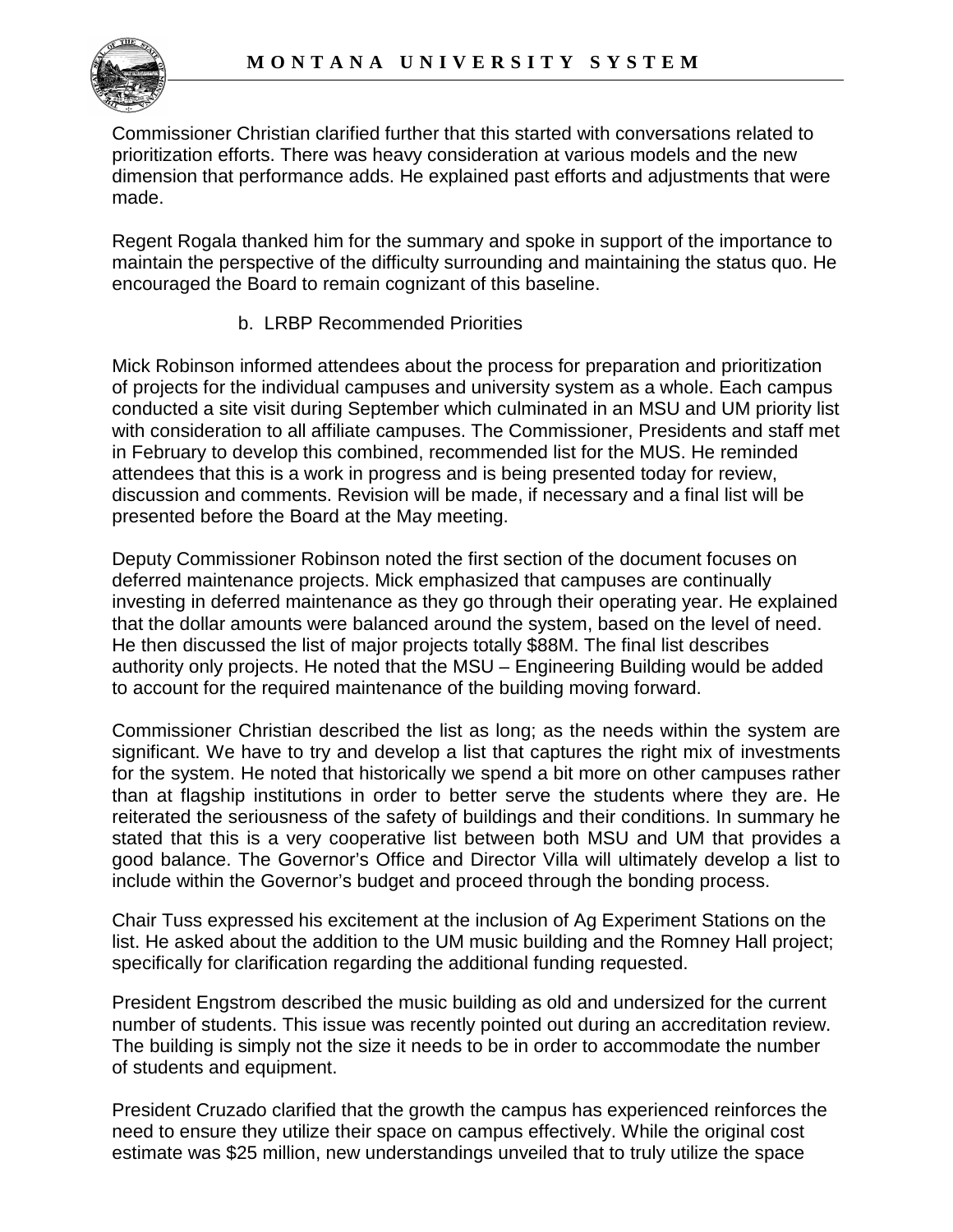

effectively, specific requirements and components are required if they are going to be used as instructional facilities.

Commissioner Christian clarified that MAES projects have been included on past lists and that they will be included on this list moving forward.

Regent Albrecht inquired about the Montana Museum of Art and Culture – UM. President Engstrom clarified that this is a collection of works of art that have been at UM for years. They have inadequate storage room and limited exhibit space; he stated that they are currently raising funds for this project now.

Regent Krauss asked if we have a financial figure for the total cost of deferred maintenance. Deputy Commissioner Robinson stated that we do have dollar amounts that were placed on projects and information regarding each building but noted that it hasn't been compiled into a system-wide figure. He further stated that the total cost would be significant.

Commissioner Christian added that process in place is quite thorough across the system, he noted the balancing component that must be evaluated when determining need. Unlike private companies we have specific areas attributed to deal with some deferred maintenance but it doesn't cover all the related expenses due to the difference in funding.

Regent Robinson asked if there have been any inspections or efforts to understand the work surrounding these major items like asbestos or lead paint.

Commissioner Christian discussed the uniqueness surrounding the Romney request; he classified it as "gutting of the building", the majority of renovations will be made on the inside. Mr. Leist also added that these estimates address the fact that there will be disposal costs. The cost of hazardous materials may not be fully determined until work begins, so a general estimate is included in the overall calculation.

President Cruzado informed attendees that Romney is over 100 years old and during that time has undergone minimal renovations. She classified this approach as one similar to the Gaines Hall renovation; gutting it and reformatting for instructional space. She clarified that it will not be renovated to its original form, but developed in offices, labs, writing centers, math learning centers and other areas for students use. She noted that it is centrally located on campus and the great historical ties to the building.

> c. Present Law Update: Assumptions | Ed Units Graph | Ed Units Projections | Agencies Projections

Director Houser & Deputy Commissioner Robinson explained the present law process and noted the examples given are base budget expenditures that are requested via a decision

package presented to the Legislature.

Regent Krauss asked about the higher percentage of personnel costs to total costs is roughly 5% higher and what factors are attributed to this.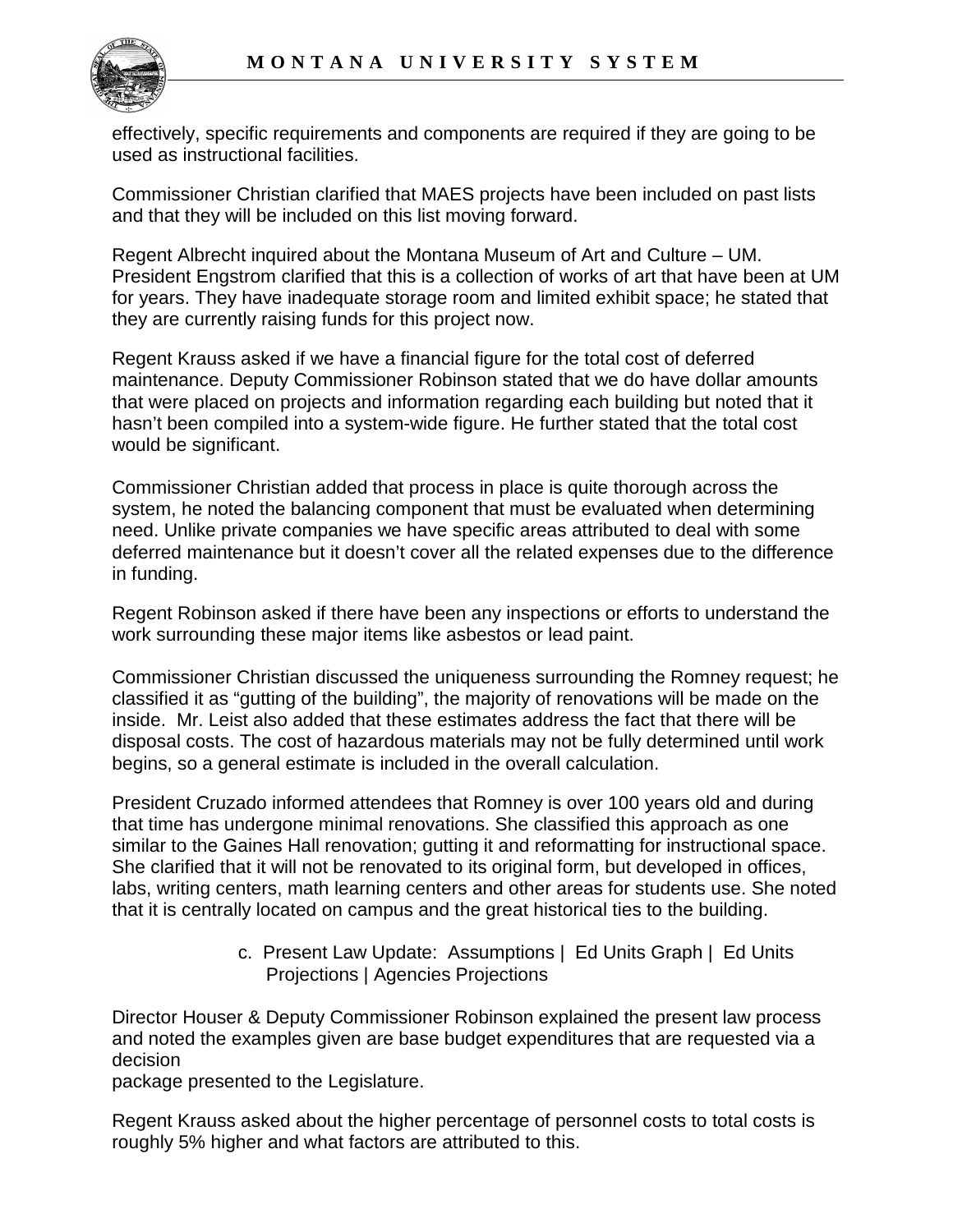

Ms. Houser clarified that it partly relates to the agencies and extension services and their compensation packages within the state's system. In order for it to be included in the state budget process we have to request all benefits, insurance costs, etc. that we pay out of the current unrestricted fund.

# Audit Reports

Deputy Commissioner Robinson noted that these reports were all clean, unmodified opinions presented as informational items.

Regent Rogala asked about the process for scheduling the audit of each unit. Mr. Robinson clarified that when dealing with legislative audits OCHE works closely with the Legislative Audit Division, who coordinates the scheduling aspects. He noted the different kinds of audits and clarified that those presented today are financial audits.

- a. University of Montana, Facilities Improvement and Refunding Revenue Bonds, Series F 1999, Series I 2004, Series J 2005, Series K 2010, Series L 2012, Pledged Revenue Funds-Unmodified opinion
- b. MUS-Workers' Compensation Program (13C-04), Financial Statement Audit for the fiscal years ended June 30, 2013 and June 30, 2012-Unmodified opinion
- c. Montana Guaranteed Student Loan Program (13-06), Financial Statement Audit for the fiscal year ended June 30, 2013- Unmodified opinion
- d. Office of the Commissioner of Higher Education (OCHE) (13-20)- Financial-compliance audit for the two fiscal years ended June 30, 2013-Unmodified opinion on OCHE financial information
- e. Montana State University Financial Statement Audit for the fiscal year ended June 30, 2013-Unmodified opinion
- f. University of Montana Financial Statement Audit for the fiscal year ended June 30, 2013 – Unmodified Opinion
- g. Miles Community College (12C-08)-Financial-compliance audit for the two years ended June 30, 2012-Unmodified
- h. KUFM-FM Radio operated by University of Montana, Financial Statement Audit for the years ended June 30, 2013 and 2012 - Unmodified Opinion
- i. Montana PBS operated by the Montana University System, Financial Statement Audit for the years ended June 30, 2013 and 2012-Unmodified Opinion
- j. KGLT-FM operated by the Montana University System, Financial Statement Audit for the years ended June 30, 2013 and 2012- Unmodified Opinion
- k. KEMC-FM operated by Montana State University-Billings, Financial Statement Audit for the year ended June 30, 2013-Unmodified **Opinion**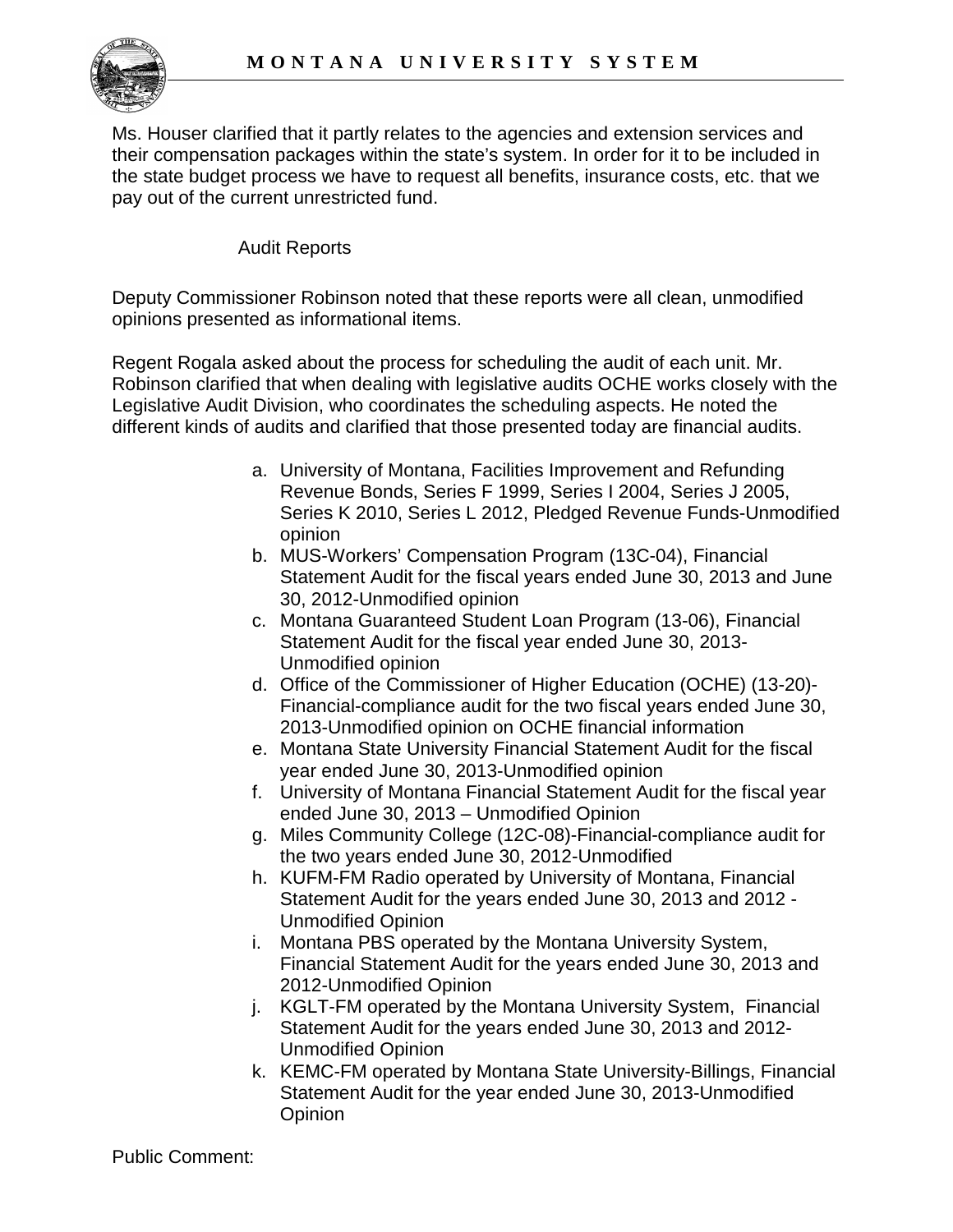

Mr. David Chively, Faculty Member at UM, expressed his general concern related to enrollment based budgeting and performance based funding. He made reference to a public agenda report that was used to gauge perceptions from MUS faculty and staff. He noted specifically his concerns related to a lack of research and the linking of student success to state funding based on the number of completions.

# **Friday, March 7**

# CONSENT

- a. Honorary Doctorates
	- MSU-Bozeman Honorary Doctorates
	- UM-Missoula Honorary Doctorates

Chair Tuss reiterated the procedures and policies surrounding Honorary Doctorates.

Regent Albrecht motioned for approval. Motion passes 5-0.

Academic, Research, and Student Affairs Committee and ACTION (See attached committee agenda)

## ACTION

a. Level II Memorandum Items (from January submission)

Dr. Neil Moisey noted this is the second part of the two part process and that the proposals were presented at the January meeting as information items.

Regent Rogala commented on the veteran neural injury center and asked about any possible interference with the MSU veteran center as discussed at the recent ARSA conference call. Discussion on the call ultimately determined that each respective mission for centers were distinct and will pose no overlap between the two.

Chair Tuss asked Dr. Moisey to explain the procedures for campus clarification when considering these kinds of new programs.

Dr. Mosey explained that there are several opportunities for campuses to have these discussions including: referencing the academic program plans for the next three years, these are posted on the mus.edu website. BOR items are also thoroughly discussed and vetted during the regularly scheduled CAO conference call and again on the ARSA phone call with the Board Committee. Dr. Moisey noted the option for commonality between institutions.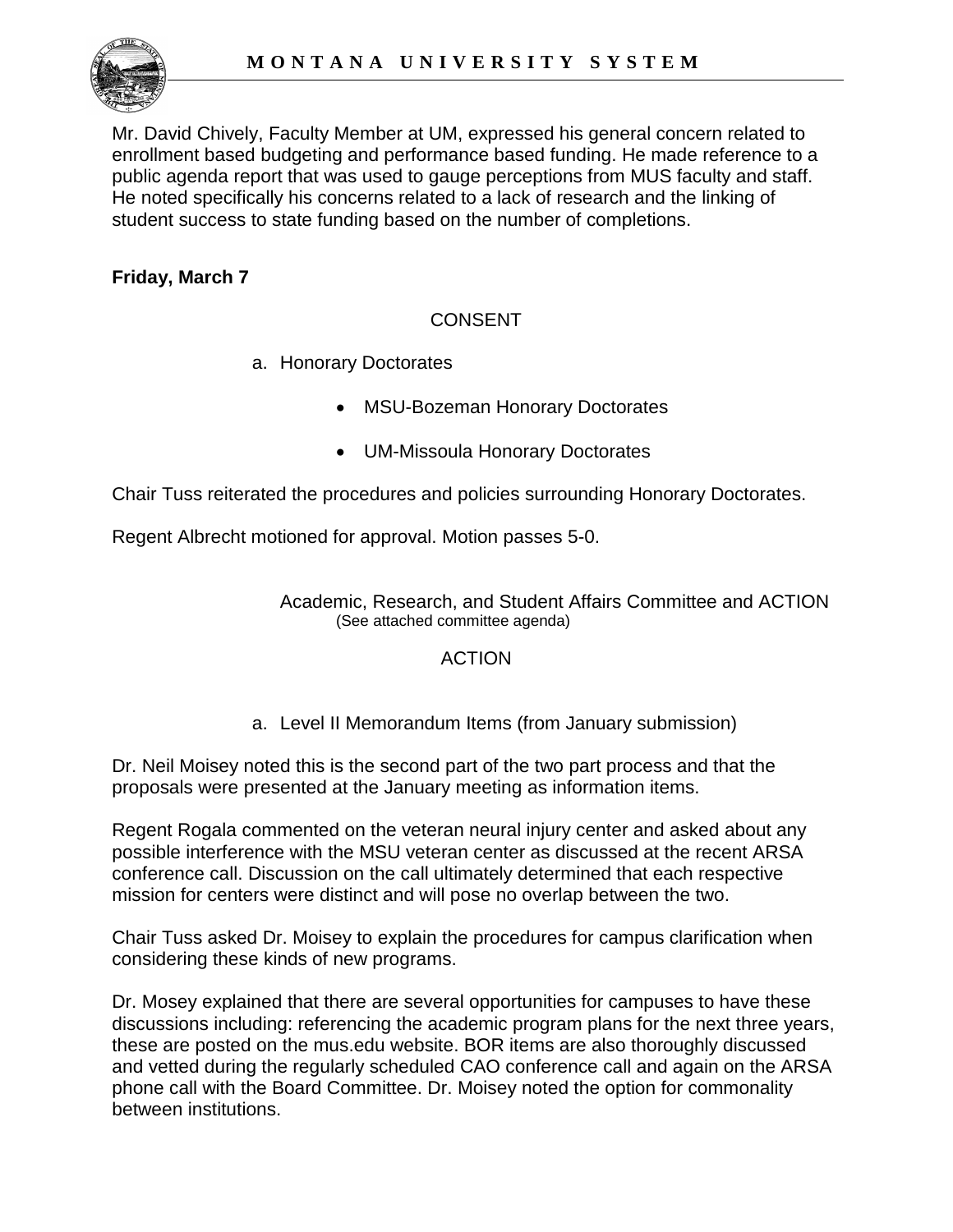

President Engstrom agreed that the centers are different but both actively focus on the same area. He noted that each institution has expertise in this field and that these programs help address a population that many are concerned with.

Reed Humphrey of the School of Physical Therapy – UM spoke about the development of the neural center over last three years. His area primarily focuses on physical medicine. He stated that the concept of the neural injury centers was to leverage the current facilities and resources with others on campus to provide a central level and better address the needs of students and their families; as well as, to help further address the needs of Montana as a region. He anticipates that this is more of an overall MUS initiative with best practices that will developed through collaboration, ultimately leading to overall success and progress in the field for the state and nation.

Regent Albrecht asked about the inclusion and connection with the NFL grant that was recently awarded.

Richard Bridges, Biomedical and Pharmaceutical Sciences of UM discussed the connection between outreach and pairing care with basic sciences. He clarified for Regent Albrecht the connection between the NFL award grant that was recently awarded. He stated that the linking the basic sciences to neural sciences has been a long time goal for the past 15 years. He discussed the ability to share resources and have programs mature so that focus and collaboration can continue to allow researchers to address important clinical issues. Currently Montana ranks at #2 in the nations, for brain injury deaths per capita. He stated that this high rating is mostly related to ranching, restorative injuries, recreation and our veteran population. This high rate allows us to serve as a real resource for the state.

President Engstrom stated that this activity represents the interconnectivity between our system and the surrounding this area.

Mr. Reed noted the creation of an inner professional training zone, within the clinic, to serve as a training facility. He described this endeavor as the intersection between research, instructional components and community service.

Mr. Bridges further discussed the impact on students; having a connection with a clinic and patients better allows the students to see how important it is to solve these problems. The involvement of live patients also makes their efforts and studies more related.

President Cruzado commented that this program has been under development for some time. The main focus of expertise is for wounded warriors addressing PTSD with both internal and external components. Another area being explored in the mental health area is suicide prevention. In terms of a system level view; these facilities will allow for scientists to collaborate and complement one another.

Faculty Representative Bob Mokwa noted the campus curriculum program committees who internally vet programs to seek out duplicated efforts offered on other campuses. He stated that this particular area proves to be an area of collaboration, not duplication; similar to the Materials Science Program.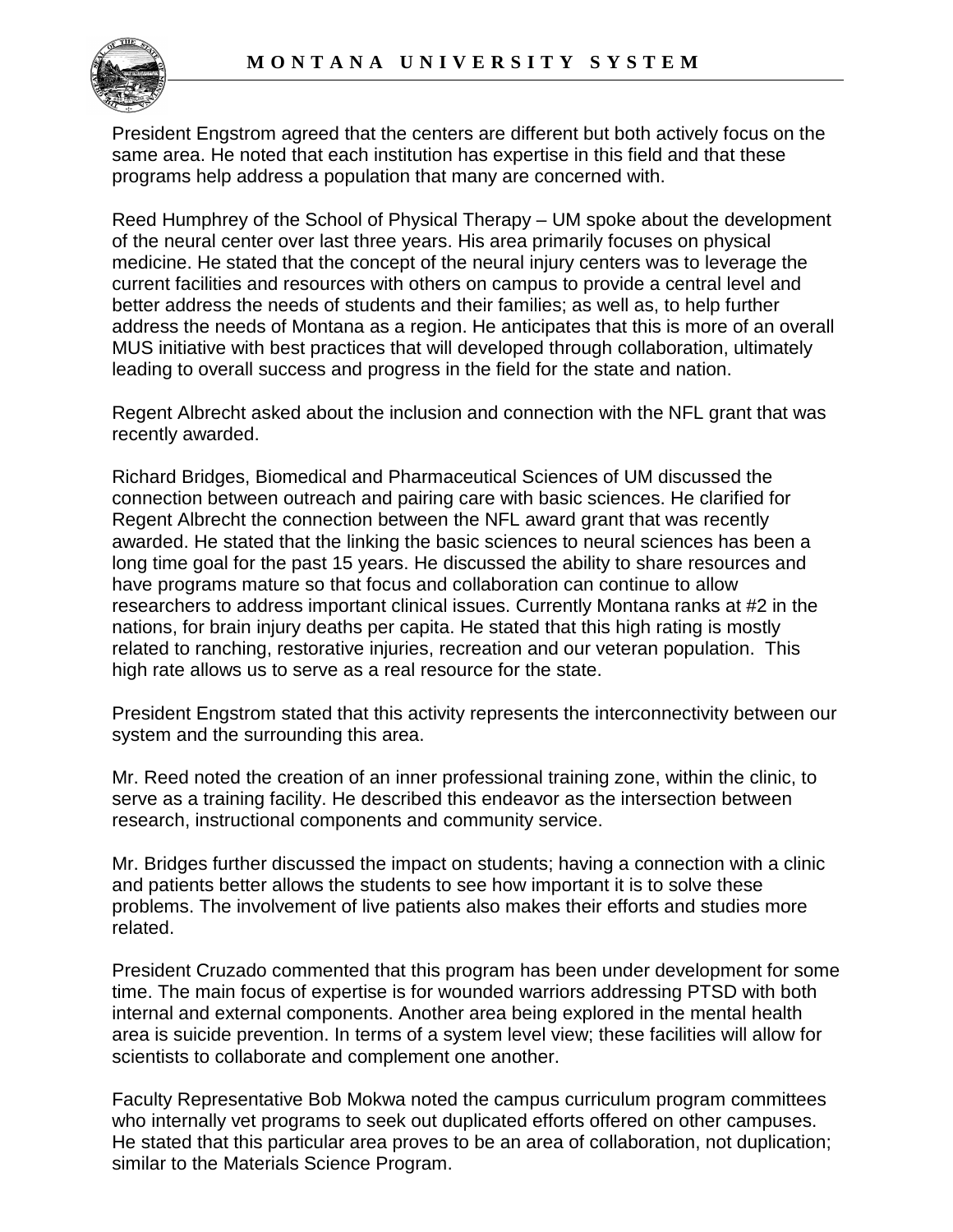

Commissioner Christian comment on the level of collaboration behind this agenda; further demonstrating our efforts to stay relevant for Montana and local businesses. He stated that he was proud of campuses for looking for opportunities for students and being relevant to the state.

Regent Albrecht motioned for approval. Motion passed 5-0.

b. International Travel - New BOR Policy; OCHE | *ITEM 162-101-R0314* 

Deputy Commissioner Moisey described this policy change as the end result of aligning all campuses processes and policies for international travel. The policy change covers three areas: standardized procedures, registration, and documentation. There was strong support from all campuses and international programs for this policy change.

Chair Tuss noted how this also relates to our increased focus on security its appropriate application. This change was vetted extensively at the recent planning session as the MUS conducts a lot of international travel with faculty, staff and students.

Regent Rogala asked about Section II – Procedures specially the Registration language and if the MUS had already partnered with a business to provide this service. Dr. Moisey clarified that it simply sets the standard that a travel registry will be adopted.

Regent Rogala asked if the policy was limited to MSU, UM and four year institutions only. Dr. Moisey clarified that the policy calls on all campuses to have travel registration; using the recommended software. The software management is targeted to flagship institutions; but will be trickled down to affiliates.

Regent Robinson noted that Section A. does state that each campus will establish an approved process for international travel. It was his understanding that is would apply to all campuses.

Regent Krauss asked if the review and approval component was only applicable to those countries with a travel warning. Commissioner Christian clarified that the intent is for all international travel and is not intended to be an overly bureaucratic process. These kinds of efforts will also help better enable us to provide necessary alerts if need be.

President Engstrom added his understanding that this policy is simply an extra level of review and approval for those special circumstances when faculty and staff are visiting countries listed with the state department. Commissioner Christian agreed that there will be layers to this process. Clarified that this is intend to compliment and add to the current process, not replace it.

Chair Tuss noted recent examples where students were abroad in peaceful countries that experienced natural disasters and noted the importance of being able to communicate with them that they are safe.

Regent Krauss noted that dangers are abroad and local, and asked if this should be limited only to the travel countries under warning. Commissioner Christian indicated that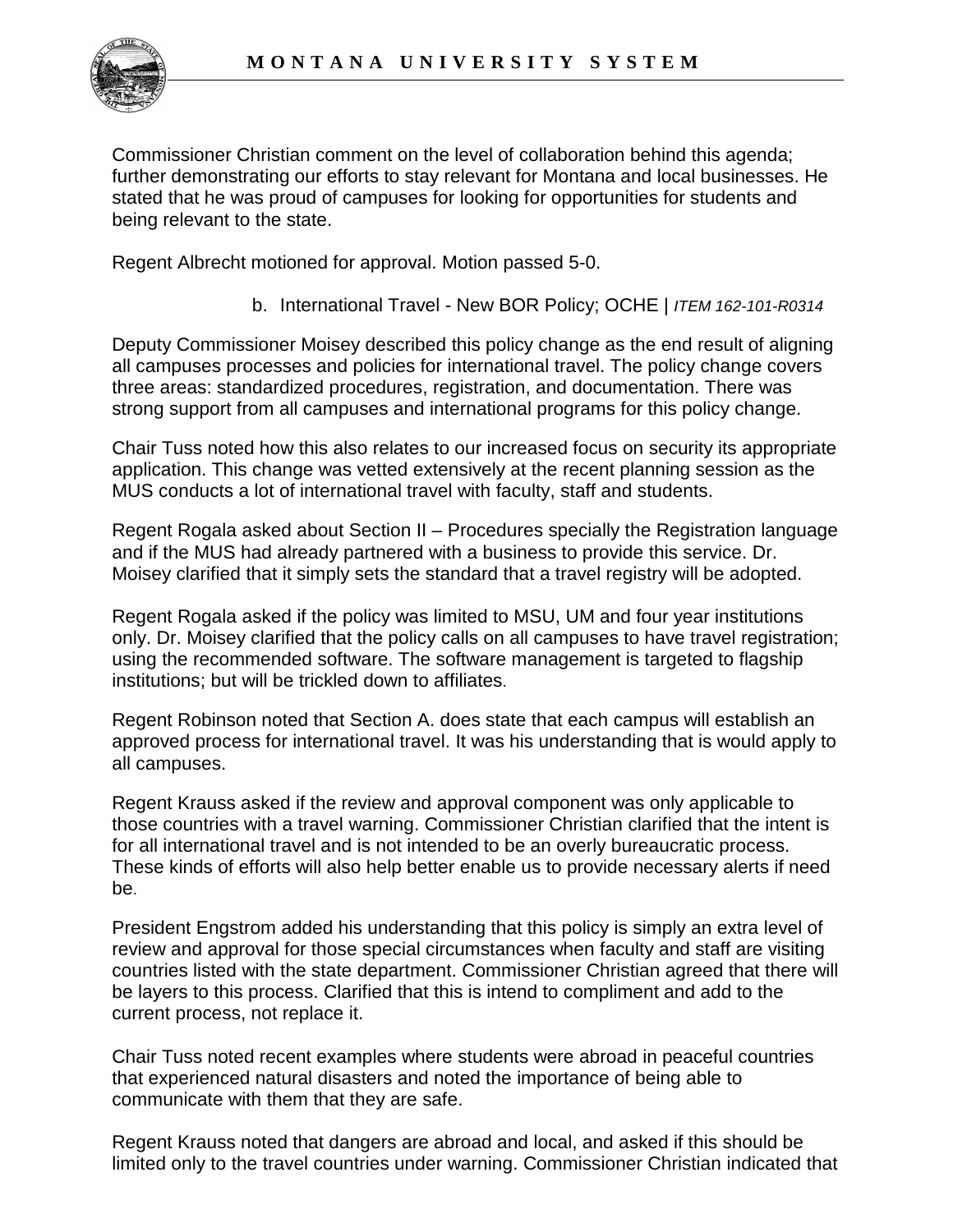

it would be best to include all countries as certain components of employment don't always transfer abroad; for example, workers comp isn't extended to include international travel.

Regent Krauss asked what role the board is expected to play in order to help facilitate this process and fill in these gaps of service. Commissioner Christian clarified that the overall goal is to reduce risk through better understanding which also includes finding ways to address these areas of additional need. The software and review will offer a checklist approach that will help us address these issues, which vary internationally.

Regent Albrecht extended her thanks to OCHE and the board for brining this forth and getting standards up to par. She noted her appreciation that this will still help to facilitate international travel and also ensure students are in safe situations and can be contacted in circumstances of emergency.

Regent Albrecht motioned for approval. 4-1 motion passed; Regent Krauss dissent

c. MT Tech-UM Core Themes| *ITEM 162-1006-R0314*

Deputy Commissioner Moisey recapped the process for core theme approval and its relation the NWCCU accreditation agency requirements. He discussed the two items on the agenda, both of which include core themes, which were approved at prior meetings, as part of the mission review process.

President Engstrom spoke as a member of the NWCCU and provided background information about the approval process. With respect to core themes NWCCU recently revamped the accreditation process. The first step asked the institution to identify their mission statement and what activities, over the next 10 years, will help them meet their goals. This information is then developed into core themes. These set the context for primary areas of focus and overlap with strategic plans of the institution.

Chancellor Blackketter asked for clarification between the approval confirmation and review of core themes. President Engstrom provided this clarification. Regent Rogala mentioned a discussion that took place during the ARSA conference call regarding the core themes of MT-Tech and the vetting process. He thanked President Engstrom for clarifying this process in his update.

Regent Rogala motioned for approval. Motion passed 5-0.

d. UM-Missoula Core Themes| *ITEM 162-1503-R0314*

Regent Rogala inquired to President Engstrom about the core themes for UM. President Engstrom informed him that all themes were very popular on campus. All five themes were universally and fairly reviewed on campus.

Regent Albrecht motioned for approval. Motion passed 5-0.

# **INFORMATION**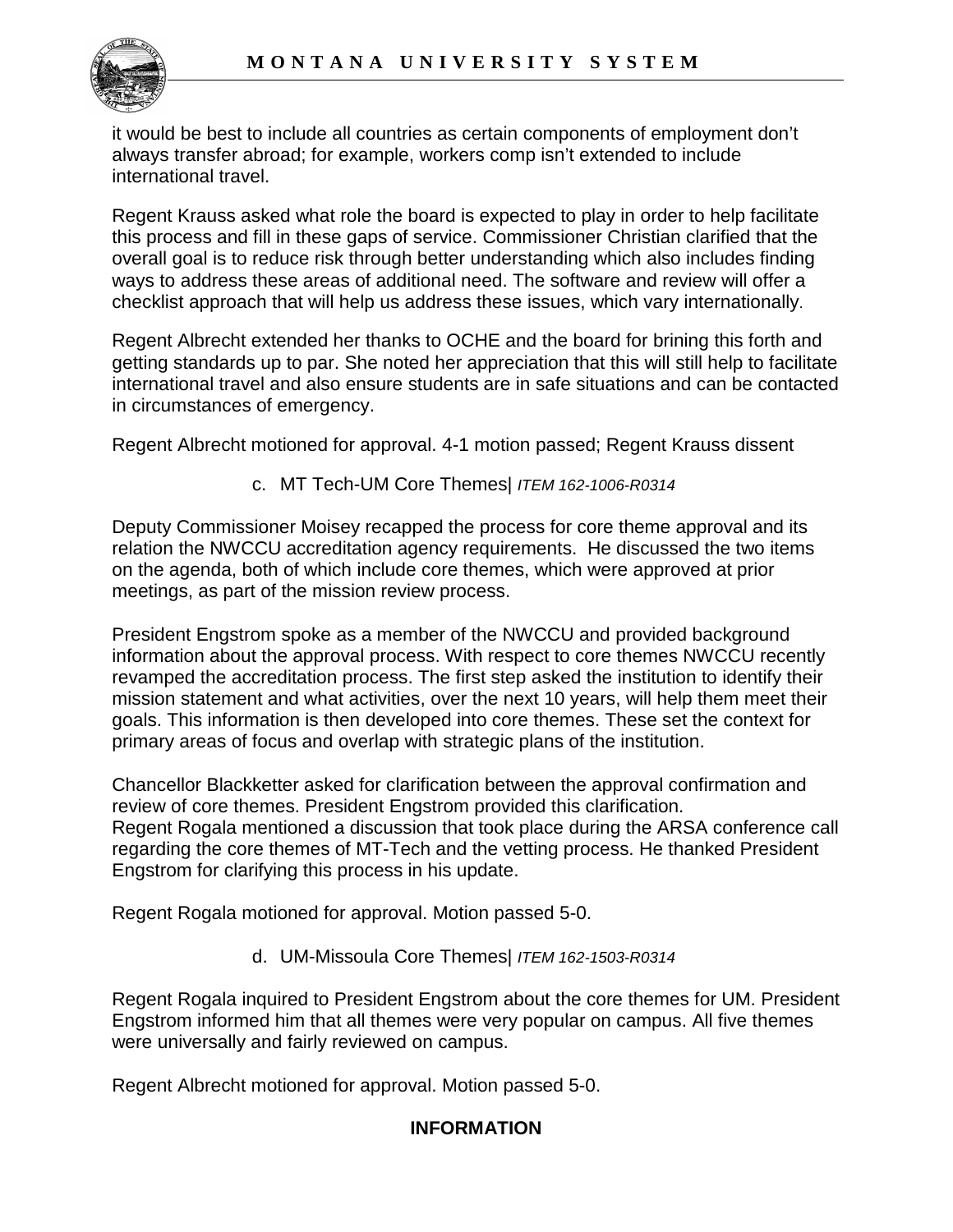

# a. New Level II Memorandum Items (for Action in May)

Deputy Commissioner Moisey briefly reviewed the items from Gallatin College - MSU and Helena College for the creation of new academic programs; these will be up for action in May.

- b. Student Affairs
	- Veterans Success

Mr. Ron Muffick, Director of Student Affairs reported on the progress to date regarding campuses efforts related to Veterans Success. Mr. Muffick reminded attendees that the focus remains for the MUS to be a veteran friendly system and the promotion of easy access to these services. He shared several photos from campuses that have used with \$1 million of OTO funding from the last Legislative session. Campuses created, updated, or otherwise applied this funding for specific veterans space and services. He noted that UM-Western did a particularly great job of developing a one-stop shop for services for veterans to get all information in one convenient location. He highlighted several services offered by campuses via best practices which include: veterans support coordinator positions, student peer mentors, veteran advisory boards, websites/portals, refresher courses, veteran designated communities within residence halls, etc. He stated that campuses across the MUS have made significant progress. He thanked the BOR for their continued focus on veterans; as expectations are that the veteran population will double given drawdown on troops.

Regent Tuss asked if the net impact related to retention for veterans students had been seen.

Mr. Muffick discussed the difficulty related to tracking veterans but noted that there has been significant increases in veteran enrollment and website searches. There are plans to further review retention in the future. Campuses have also commented that veterans are utilizing the services more and more.

Dean Wolff commented that Great Falls College-MSU has noticed a difference including increased interaction and support between veterans students. She expressed interest in seeing retention data.

Regent Krauss extended thanks for these efforts to ensure we are a veteran friendly system. He noted the difference in experiences for veterans on campus when a system is provided as a place of support on campus. He noted the OTO, that was received, demonstrates the Governor's and state's commitment to serving our veterans.

Dr. Mark Pagano, MSU-Billings shared an example of a student veteran who benefited greatly from these services.

Regent Robinson asked about next steps and finding some data related to data and performance. He asked how the advisory boards are working with OCHE to help identify next steps.

Mr. Muffick noted that there are measurements in place but they have not been reviewed. These metrics will report on enrollment, number retained, and graduation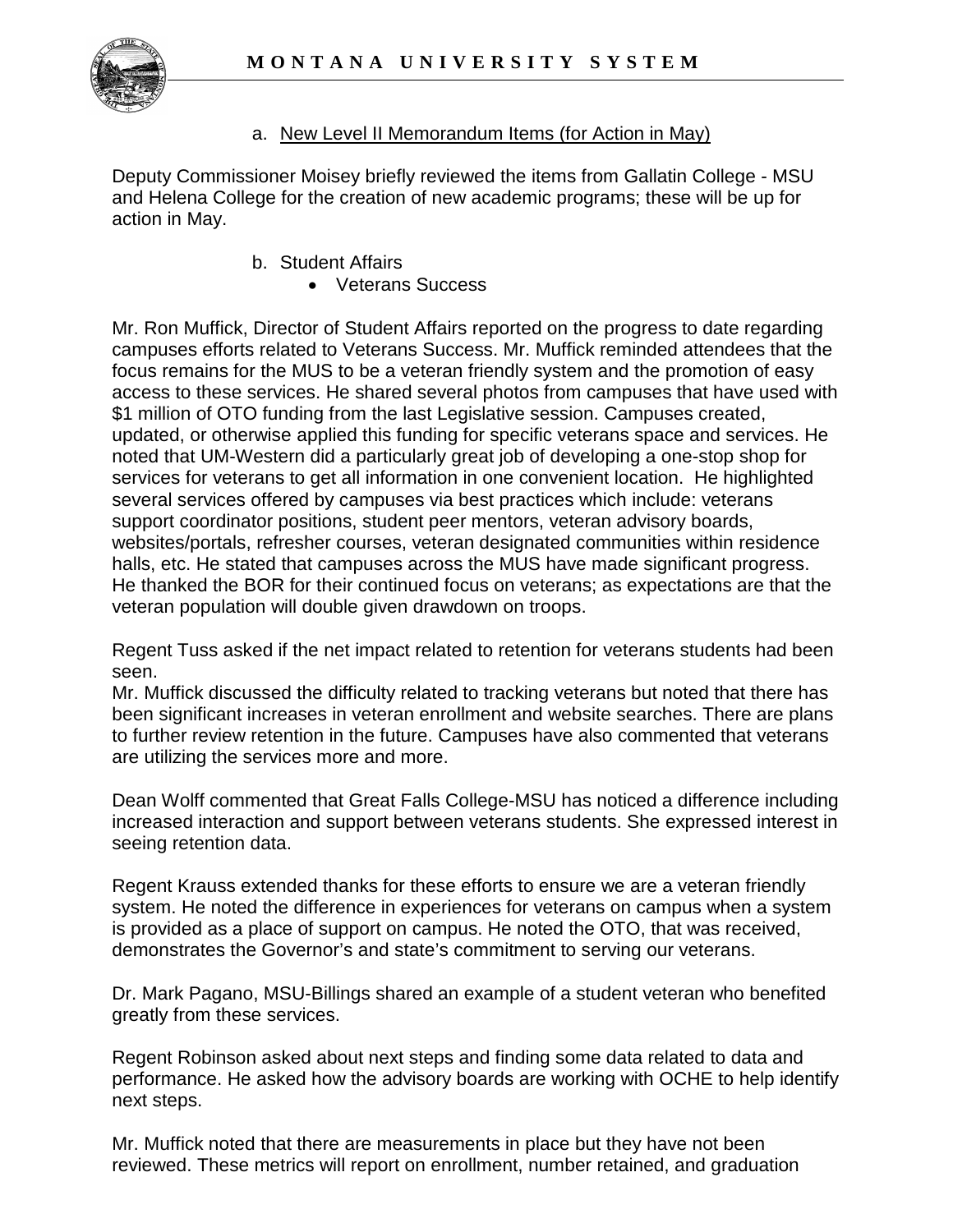

rates. This information will be evaluated at the end of the academic year. He spoke to the interactions with advisory boards, reminded attendees of the best practices, and the continued involvement of the Veterans Workgroup, who collaborate further with campuses. He discussed the reporting requirements from campuses which include an executive summary and updated budget information every six months to ensure we remain in line with sub grants.

Regent Rogala discussed the benefits that OTO funding has provided for the MUS. He asked about further support and benefits for veterans and the relation to recent legislation passed in the House and now being discussed in the Senate. His discussed the various benefits that are being assigned to the state and potential burden for the MUS to consider.

Chancellor Storey commented that veterans centers have transformed the idea behind veteran friendly campuses and locations which has led to a positive impact and view point change from the community.

## Student Loan Default Rates

Director Muffick reported that default rates are bad. He reported the MUS three-year default rate for 2008 was 10.65%; the best in the nation. This past success was highly attributed to default prevention efforts. Since then default rates have risen considerably each year. These indicated affordability, loan debt and management issues, economy issues, and issues related to the switch to direct loans. To help address these high rates the Board convened the Affordability Task Force which provided decentralized default prevention services and developed a coordinated and collaborative financial literacy effort. He stated that the Board should feel good about the services being offered to students through GSL. Montana is the first state to provide default prevention services to campuses; in other states this burden falls on campuses directly. He noted that Montana is slightly below the national default rate at both 4-year and 2-year schools. He noted that over 160,000 attempts have been made to contact direct loan borrows and assist them with their repayment efforts. The level of outreach, man power and resources required to provide these services is almost inconceivable for campuses. There is now a financial literacy education program in place at each institution throughout the MUS. This coordinated, collaborative effort provides education system wide about making good financial decisions and choices.

Commissioner Christian asked for an update on issues surrounding high default rates, given there are significant repercussions for campuses and students. Mr. Muffick explained that default rates impact campuses ability to participate in Title IV aid. If a campus has a default rate of over 30% for a year they are on a warning list; if it proceeds for three years; they lose Title IV funding. We are seeing many campuses pulling their direct loan program in order to protect their Pell Grant funding.

Chair Tuss stated these numbers are too high for the MUS and asked if there is anything else we can do to help lower these rates.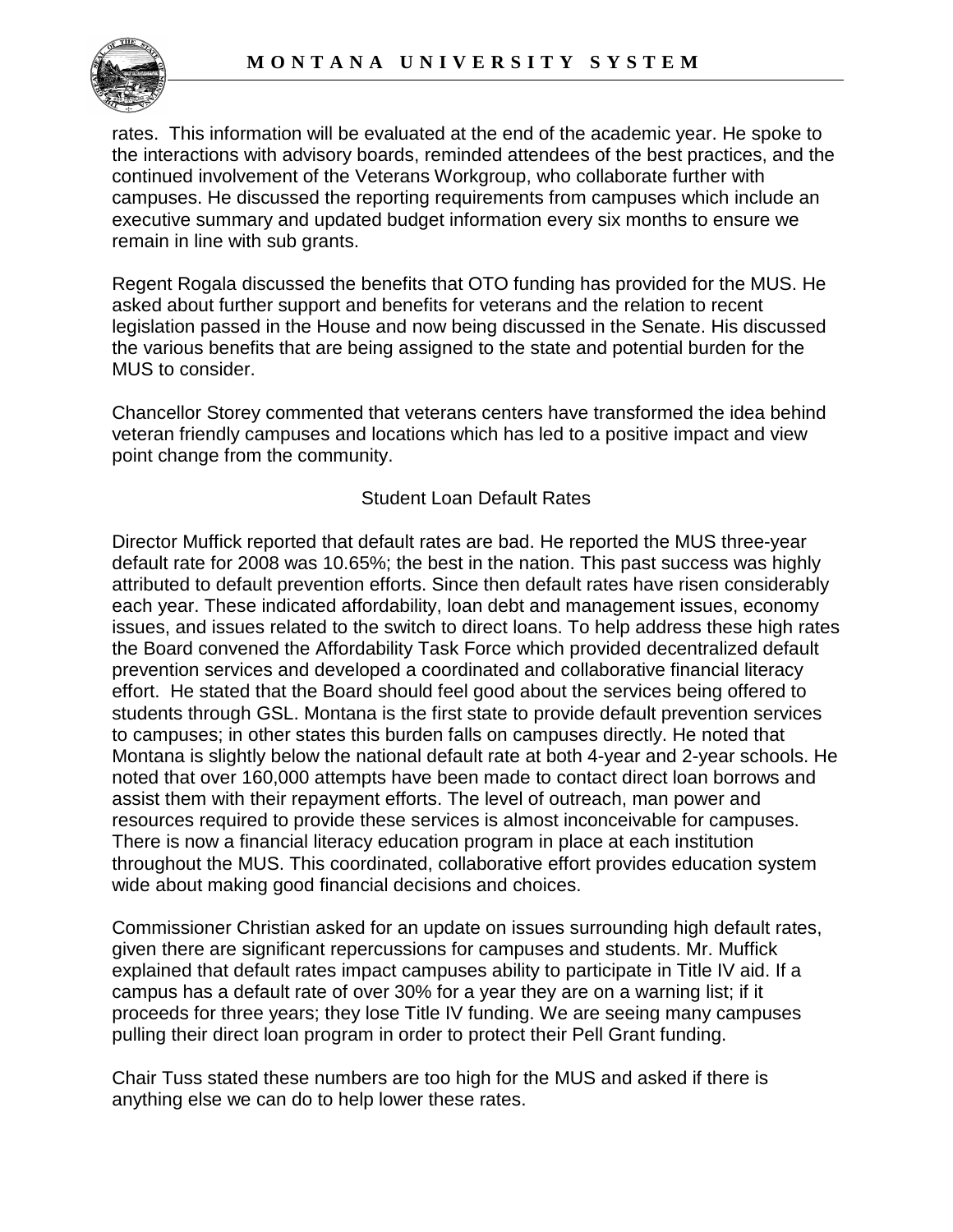

Mr. Muffick shared information related to the timeline to default and described the need for more resources for smaller campuses. He noted that on a more global level they are working with congressional contacts for direct lending.

President Jane Karas, FVCC noted that that community colleges are very concerned with these numbers and that work is being done on a national level to determine what elements are at play for two-year schools. Some of these elements include remedial classes, the consideration of stackable loans, as well as the difference in population.

Regent Albrecht asked about what all is included in financial literacy education. Mr. Muffick noted that it differs slightly by campus but explained there is test required by the federal government. OCHE recently stepped up their efforts to identify and use metrics for students similar to MSU. Currently they are working closely with UM to combine an academic piece. He clarified that it is more about changing the culture. This complicated approach depends on demographic information and other factors. An online budgeting tool has been provided to campuses and students to track spending; etc. The challenge remains with getting students to enter information.

Regent Robinson noted this is a serious concern for the Board. He asked what efforts were attributed to the slight reduction shown at MSU-B and FVCC.

Mr. Muffick clarified that this decrease can be attributed to our centralized efforts toward default prevention and are also related to the financial literacy efforts. The economy is another driving factor; however, options do exist for student to completely avoid defaulting.

Regent Krauss agreed that this is concerning information and noted his appreciation for these efforts to date. He reminded attendees of the larger issue at hand: paying for higher education.

Dean Bingham spoke at length regarding these concerns and the steps that Helena College have taken place to assist with it disbursement issues.

c. Level I Memorandum

Dr. Moisey noted that these are academic changes involving minimal costs, etc. These include the establishment of new degrees or programs, certificates and the determination or placement of moratorium for programs. These are approved at the OCHE office.

# PUBLIC COMMENT:

Asa Hoffman, ASUM President spoke in support of annual fee implementation and mandatory sunset of fees by the BOR. He shared a resolution that suggests shifting the student annual fees and voting to schedule to an annual timeline. He stated that MAS is in support of this suggested resolution.

Regent Rogala asked for examples of the fees. Hoffman offered the infant care center fee and student recreation fee as examples.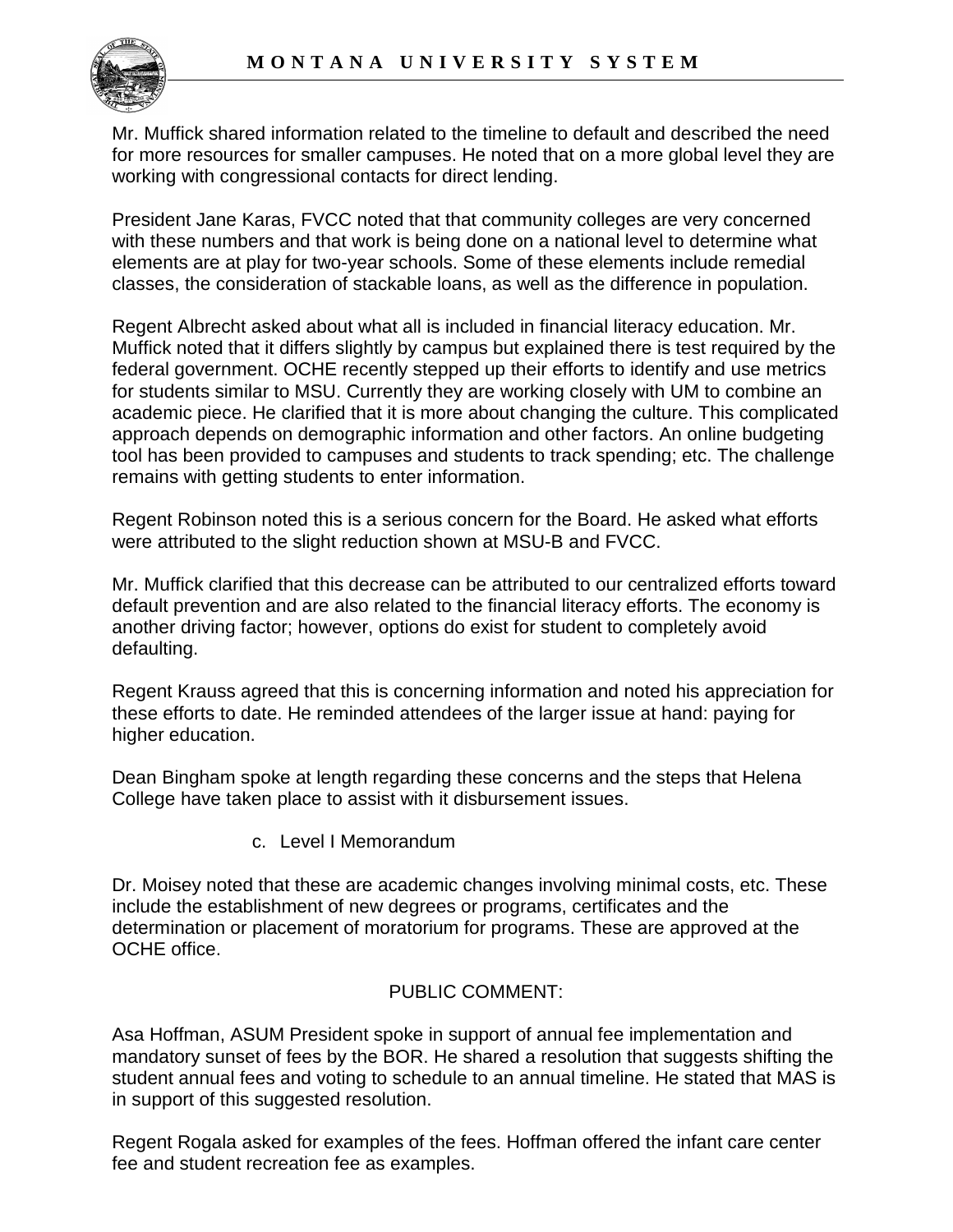

Staff and Compensation Committee Agenda and ACTION

# **CONSENT**

## Staff Items

- a. MSU-Bozeman ITEM 162-2000-R0314
- b. MSU-Billings ITEM 162-2700-R0314
- c. MSU-Northern ITEM 162-2800-R0314
- d. UM-Missoula ITEM 162-1000-R0314
- e. OCHE ITEM 162-100-R0314
- f. Professor Emeritus of Wildlife Biology: Pletscher; UM-Missoula ITEM 162-1002-R0314
- g. Professor Emeritus of Film and Photography: Jahnke; MSU-Bozeman ITEM 162-2001-R0314
- h. Professor Emeritus of Animal and Range Sciences: Kott; MSU-Bozeman ITEM 162-2002-R0314
- i. Professor Emeritus of Health and Human Performance: Shaw; MSU-Billings ITEM 162-2701-R0314
- j. Professor Emeritus of Economics: Edwards; MSU-Northern ITEM 162- 2802-R0314

Deputy Commissioner Kevin McRae noted these items include a number of contract approvals, professor emeritus acknowledgements and labor agreements. He stated that item B under labor agreements should be removed as work continues with negotiators.

Regent Robinson motioned to move consent agenda forward, with exception to item B under Labor Agreements. Motion passed 5-0.

Labor Agreements

- a. Montana State University Non-Tenure Track Faculty ITEM 162-104- R0314 | Attachment #1
- b. Missoula College Faculty ITEM 162-105-R0314 | Attachment #1

# **INFORMATION**

## 9:25 AM a. Update on Compensation Planning

Deputy Commissioner McRae described MUS efforts to reach out and solicit faculty/staff input on budget and planning. He said the system has a great starting point for this input via the compensation focus group effort that began two years ago. The focus group's recommendations formed the basis for talking points and compensation priorities in the legislative process. Mr. McRae has worked with representatives over the last few months to review the recommendations from two years ago. The system may have some slight adjustments to the recommendations going forward, but the focus group report from two years ago still meets current needs for purposes of